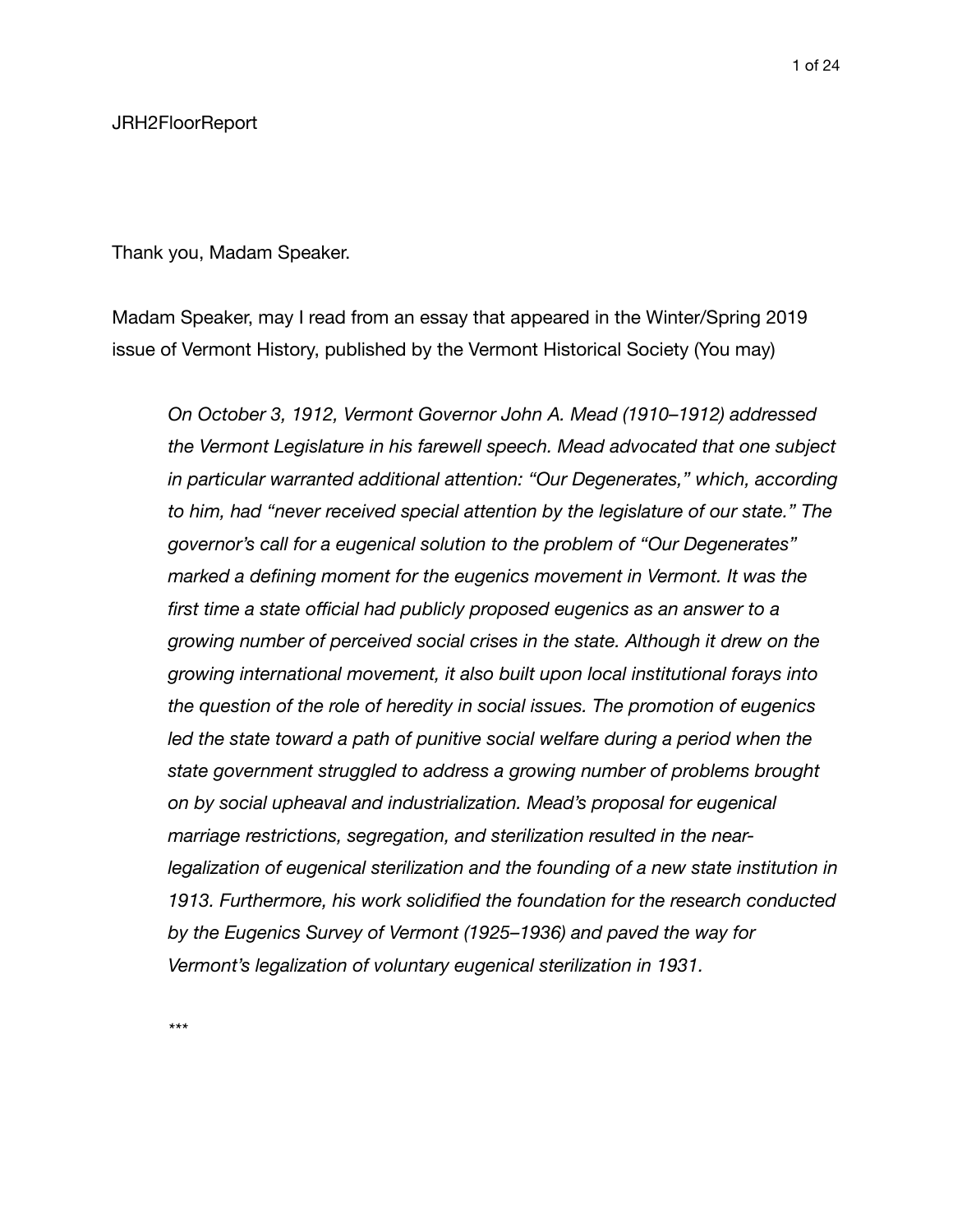*Mead confidently informed the joint assembly of the legislature that state research confirmed that the degenerate class was "increasing out of all proportion to the normal class of the population." He presented the growth as the result of tainted intermarriage. It was a "fact that if a defective marry a defective, as is very often the case, the offspring will inherit the taints of both parents." Indeed, "many of the confirmed inebriates, prostitutes, tramps, and criminals that [filled Vermont's] penitentiaries, jails, asylums, and poor farms are the results of these defective parents," with "little or no hope of permanent recovery." The only question that now remained was "how best to restrain this defective class and how best to restrict the propagation of defective children."* 

*The governor proposed three eugenical solutions for the legislature that drew from existing public policies and institutional practices. In addressing the assembly, he said:* 

*"Let us consider this matter upon these facts:* 

*1. The fact of the great number of public charges recruited from the defective classes.* 

*2. The fact that defects, physical and mental, are transmitted to the offspring.* 

*3. The fact that if a defective marry a defective, as is very often the case, the offspring will inherit the taints of both parents. That this class is prolific, knowing no law of self-restraint, and consequently defectives are increasing in numbers and are of a more pronounced type. What can be done to protect society from these unfortunates and what to protect them from themselves?* 

- *• Restrictive legislation in regard to marriages.*
- *• Segregation of defectives.*
- *• A surgical operation known as vasectomy.*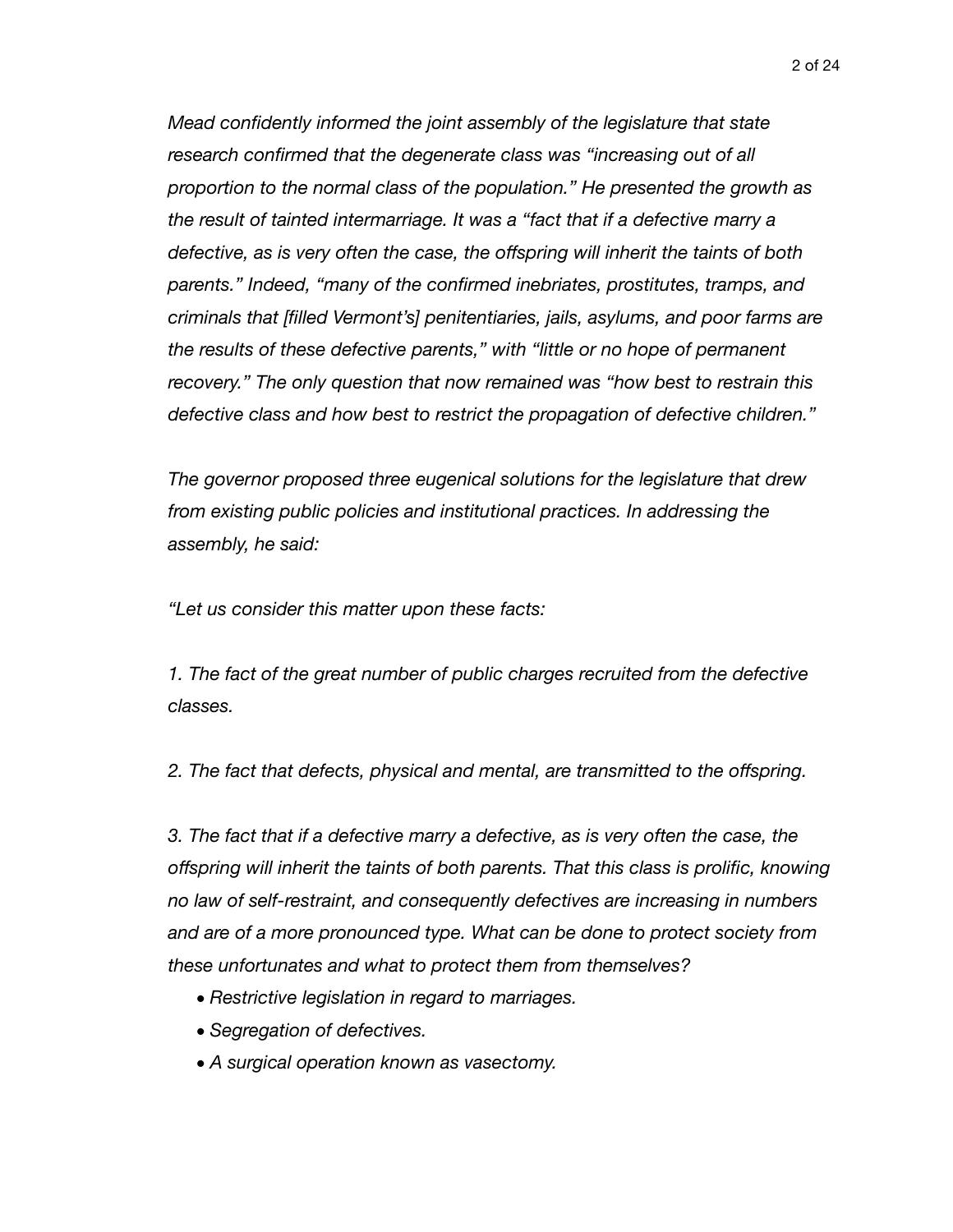Madam Speaker, today, on behalf of your General, Housing and Military Affairs Committee, I will be presenting the report for JRH 2, a "Joint resolution sincerely apologizing and expressing sorrow and regret to all individual Vermonters and their families and descendants who were harmed as a result of State-sanctioned eugenics policies and practices".

Before I get into the report, I want to explain what you'll hear today. I am going start by explaining how we, as a body, handle a resolution as if it were a bill. I will follow that with a discussion of eugenics, and how we, the Vermont General Assembly, created and supported State-sanctioned eugenics policies and practices. Following that, I will discuss why we included the word genocide in our resolution, and I will finish by reading the resolution.

To start, let me explain today's process with respect to this being a resolution and not a bill with the body.

First, this resolution was assigned to the committee as if it were a bill. Usually a resolution is considered a simpler device, as in commemorating a worthy Vermonter, or a championship sports team, or, even simpler, to mark an adjournment. When a resolution has a more complex reason for being, it is treated like a bill, which means that your General, Housing and Military Affairs Committee did research, took testimony, worked with stakeholders and with counsel to craft what we have before you today.

Like a bill, it will have this second reading, and then a third if it passes today, and it will go to the Senate, where it will be assigned to a committee, and where their work will happen. If it passes the Senate, we will work to reach concurrence.

At that point, it deviates from the bill process, and it becomes the joint resolution of the General Assembly, and it will become a part of our permanent record.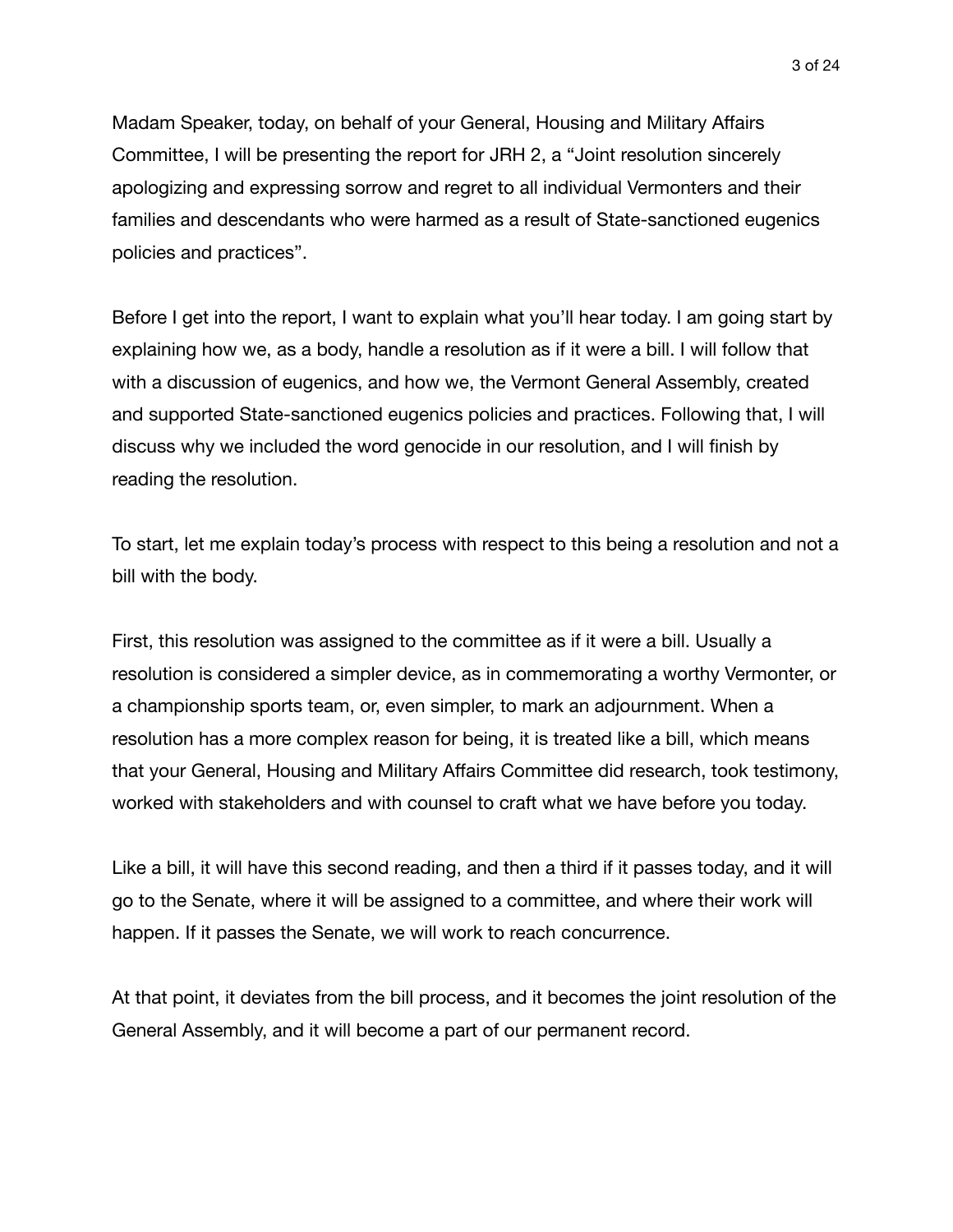Second, words are important, as this resolution will make clear. But some of the words, especially words that were considered common language, not only in our culture but in our statute, are offensive, and most are not used today, certainly not in the manner they were used in the first third or longer of the 20th century. I will limit my use of them, but that use is unavoidable.

Madame Speaker, I also want to acknowledge that I am a white man, speaking of indignities that were committed, primarily by white men, on the bodies of people who were primarily but not solely women, primarily people of color, people who were not white men with power. I think it is important to recognize that, and to recognize the ways in which the ideas begun by the eugenics movement still permeate social services and public health today.

And lastly, I want to address what we are doing with JRH 2. We are starting a process that will enshrine these words in our records, and will reflect a judgment upon ourselves and the institution we belong to, and will result in the General Assembly apologizing for its actions with respect to State-sanctioned eugenics policies and practices. And with this acknowledgement, we hope that a healing can begin between us and the affected communities.

Madam Speaker, your General, Housing and Military Affairs Committee wrestled with the notion of apology. What is it? What is does it do? And why are we doing it now? Madam Speaker, an apology is both an end and a beginning. It is an acknowledgement that we, as a General Assembly, supported long held and practiced policies, that those policies were harmful, and the harm inflicted was likely serious, widespread, and enduring. We acknowlege that these policies of separation, institutionalization and sterilization were driven by social and ideological imperatives, based on racial, ethnic, class and gender biases and prejudice. And by apologizing now, we are saying that policies we undertake in the future, including many bills that we have considered already this session, will be considered in the spirit of correcting those harms, in a bona fide manner. And finally, we are acknowledging what we as an institution had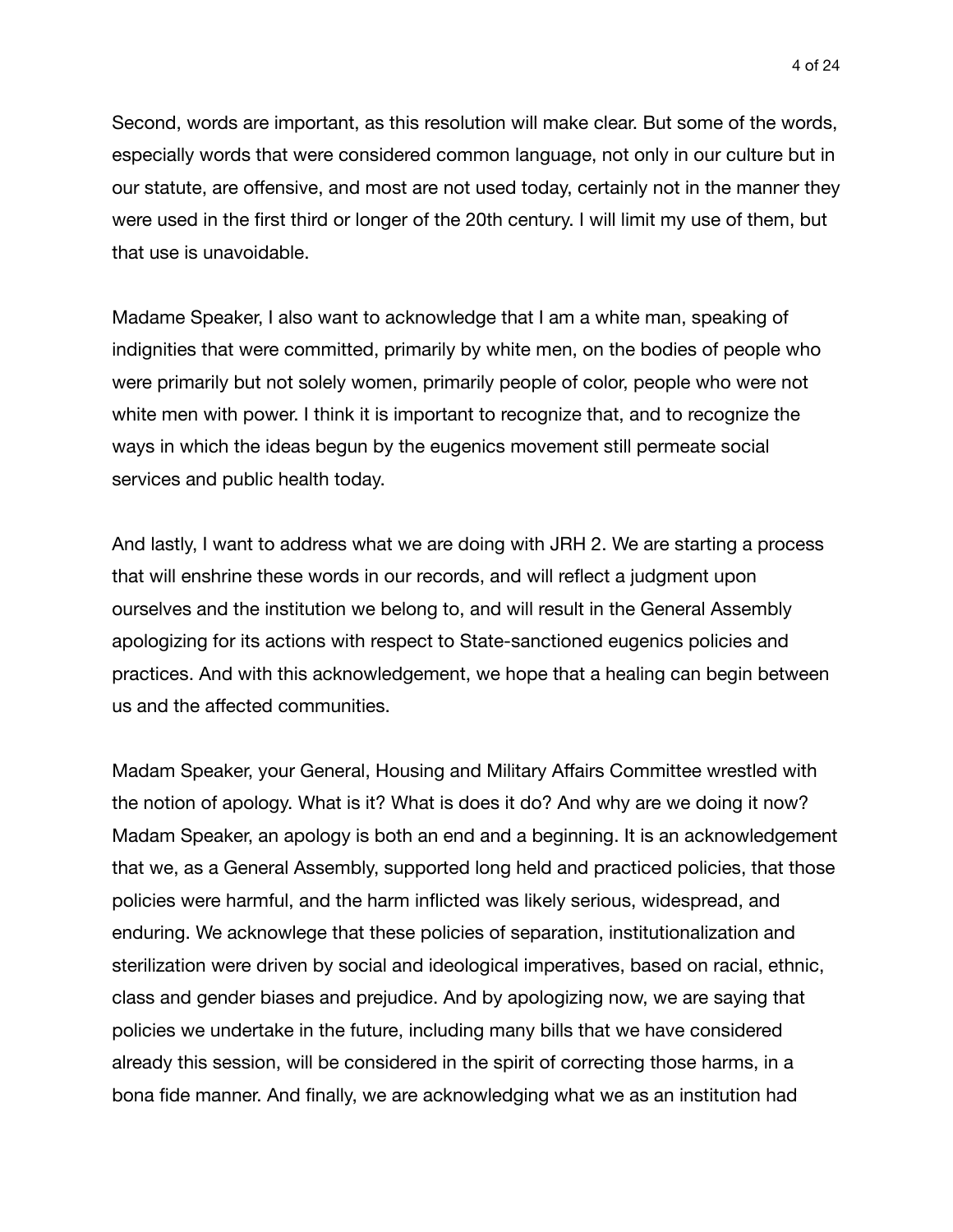historically done while recognizing that while we are not personally responsible, our institution bears responsibility.

Madam Speaker, may I read from a book titled "The Politics of Official Apologies"? (You may)

Madam Speaker, the author, Melissa Nobles, writes: "At bottom, an apology is an acknowledgement and moral evaluation of wrongdoing." And she goes on to say that "Dependency, extreme poverty, and marginalization today are perceived as best explained by earlier state policies, and not by purported cultural deficiencies and racial inferiority."

We endeavored to take this effort seriously and with sensitivity. I want to thank the committee for being willing to both listen to and hear the witnesses, and hearing the courageous descendants who came forward to share their lives, their stories and the pain they have lived with for generations, as individuals and as classes of Vermonters. I want to thank those witnesses for taking the time to open up the wounds of the treatment their families endured and ask that their stories be heard. It was a privilege to honor those stories. And I want to thank previous primary sponsors of the bill, including the member from Northfield and the member from Shelburne.

And so, Madam Speaker, what are we asking the General Assembly of the Vermont Legislature to apologize for?

It's right there in the title:

This is a "Joint resolution sincerely apologizing and expressing sorrow and regret to all individual Vermonters and their families and descendants who were harmed as a result of State-sanctioned eugenics policies and practices"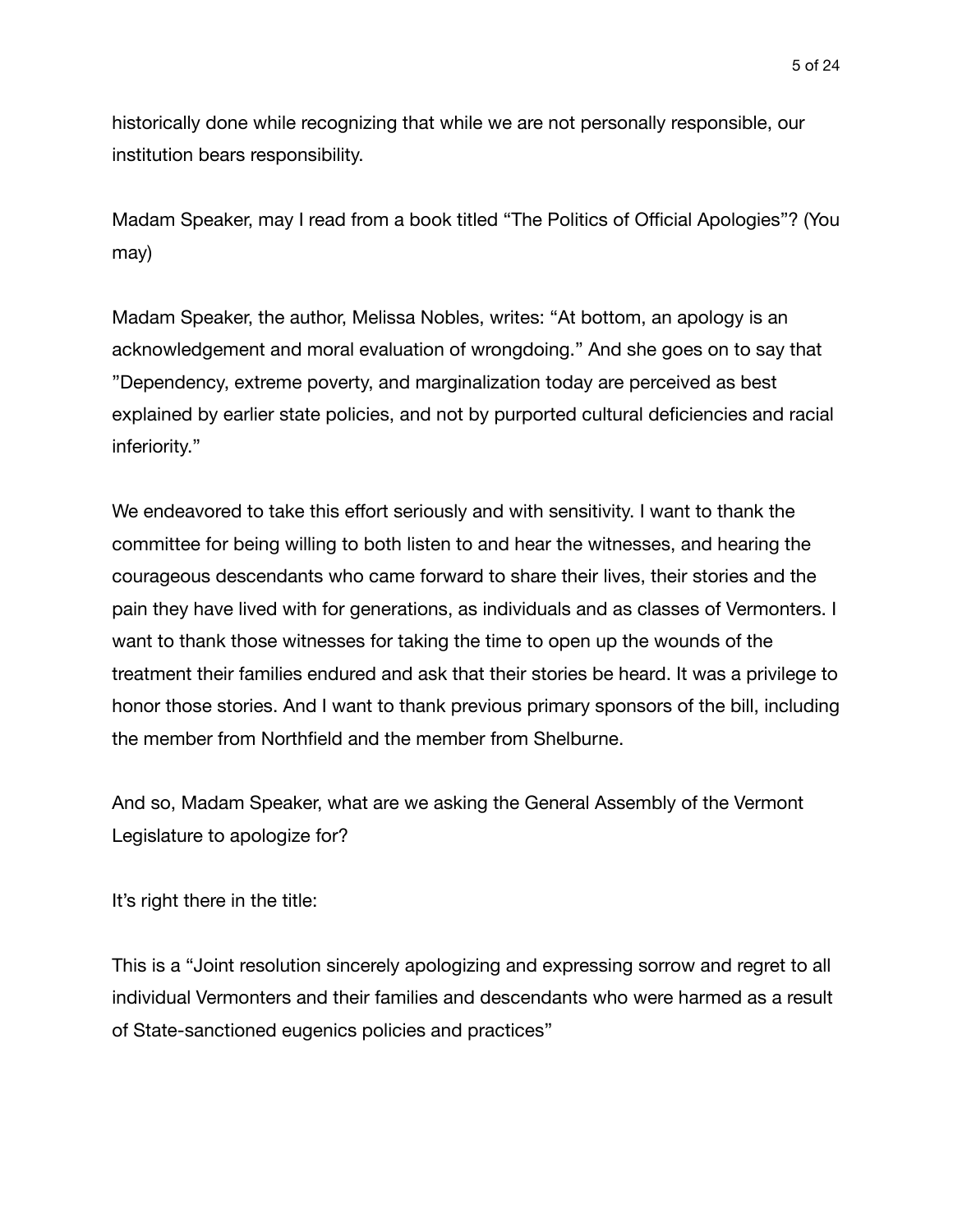6 of 24

Before I read the proposed resolution, which you can find on page 791 of today's calendar and is a strike-all amendment, you have to know about our state-sanctioned eugenics policies and practices, which reached an apex with Act 174 of 1931, which was signed into law 90 years ago today.

Madam Speaker, the Vermont of over a hundred years ago was a very different place, but in many ways it was quite similar. There was very little electricity from central sources, and very few miles of paved road. There weren't many phones, and the number of farmers was dropping precipitously. In the years since the Civil War, young people were fleeing Vermont for, literally, greener pastures, and for the cities that were growing across the country. We lamented the emigration of our young Vermonters, and resented the arrival of immigrants in their place. Our economy was shaky — we had cut down most of our trees, our sheep-farming boom had busted, we were moving toward more manufacturing, but our population was stagnant, even with an influx of immigrants. We lost more Vermonters to the influenza in 1919 than we did in the Great War. Even in the years prior to the development of ski areas in the 1930s, tourism was an important part of our economy and we were crying out for second home owners of great worth and education to move to our rural state. The arrival of the railroad in the mid-19th century had allowed for the export of more of our goods, and the import of others, but it also made winners of the towns who hosted a stop on on the line, and losers of those who lived further away, and whose access to this modern world was limited. Mining of rock across the state brought wealth for some and silicosis for others. We considered the beauty in many parts of our state to be unmatched, but we still found, in pockets of our state, the Ku Klux Klan. Prohibition of alcoholic beverages existed in Vermont prior to the federal prohibition, but it was often ignored and smuggling and moonshine were prevalent in the state. And while some Vermonters, the so-called "old stock", were more economically secure, poverty was chronically deep across all of Vermont.

Vermont has always been a state whose many facets have worked in contradiction, and we were not unique in this way.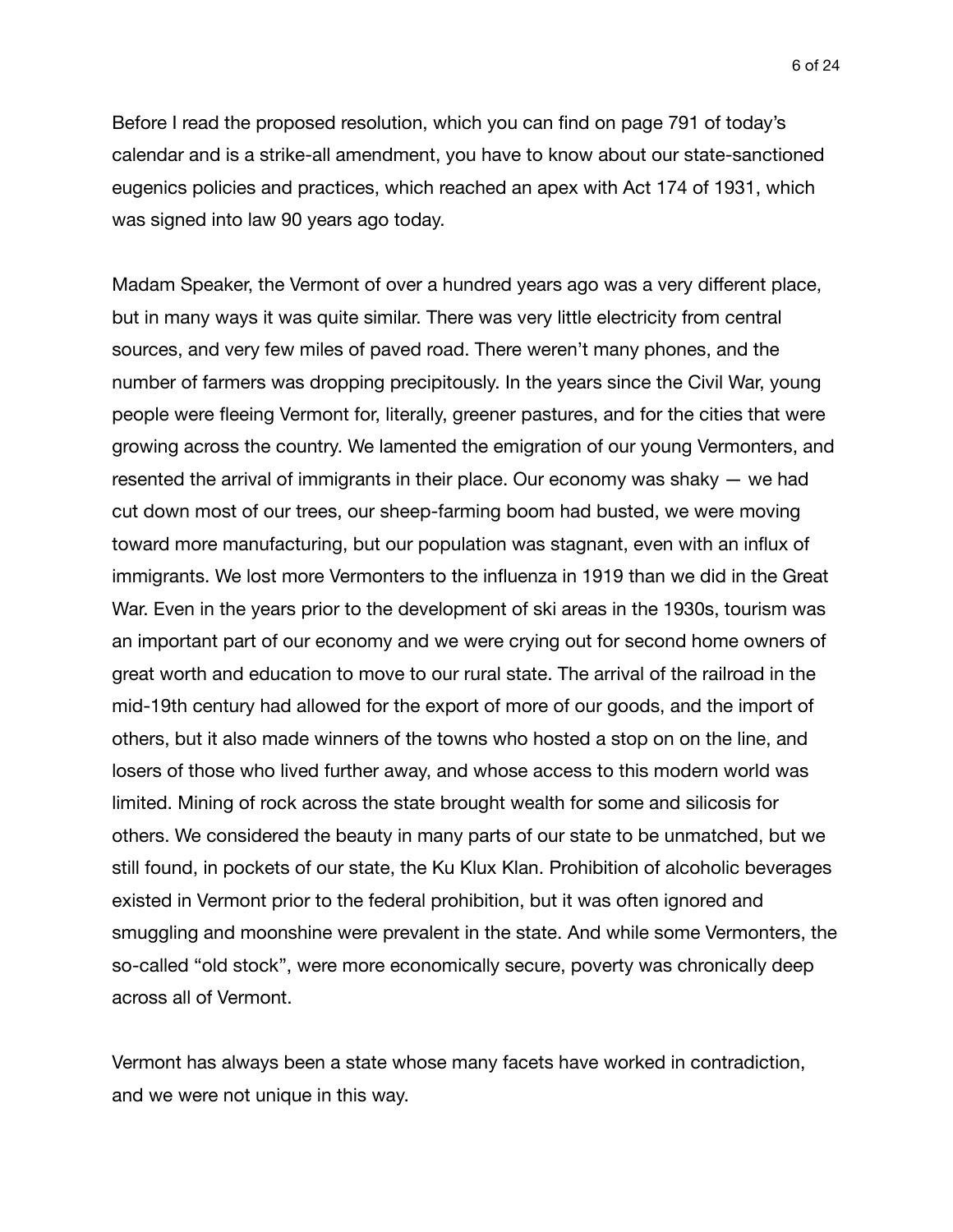The word "eugenics" was coined in the 1870's by a nephew of Charles Darwin, and was introduced as a concept to Vermont in the early 1900's related to the improvement of plants and to the better breeding of animals. This concept of better breeding using genetics and heredity — was soon adopted by some scientists across the country as a means of human betterment, as well as better human beings. At the beginning, the theory of eugenics was wide ranging — it was thought that we could study everyone from every walk of life and determine how to make a better stock and as a theory, it started in the spirit of discovery. Later, as it evolved, it relied on what we call social sciences  $-$  sociology and social work  $-$  to further the well-being of humans. But then it turned. And it turned with the help and coordination of policies instituted and laws passed by the Vermont General Assembly.

But why did it turn? The growing focus on eugenics centered around heredity, a belief that our basic fate in life was determined by what scientists called "germplasm." This germplasm was something inherent in our being, and we could not escape the outcomes determined by that germplasm. This deterministic thinking, coupled with a time then called the Progressive Era, wherein the elites and educated were having fewer children, led to a belief that certain kinds of people were, to paraphrase the words of Dr. Henry Perkins, weeds in the garden of our "old stock" in Vermont, and that it would be necessary to weed the garden in order for the garden to thrive.

Eugenics, as an answer to all that ailed Vermont, was supported by many in the upper and ruling classes in Vermont, but that support was not universal. It was opposed by nearly as many as supported it because of reasons of religion, or of ethics or morality, or in objection to both the means and the ends of eugenics.

Madam Speaker, may I quote from a book that we considered one of our main resources? (You may)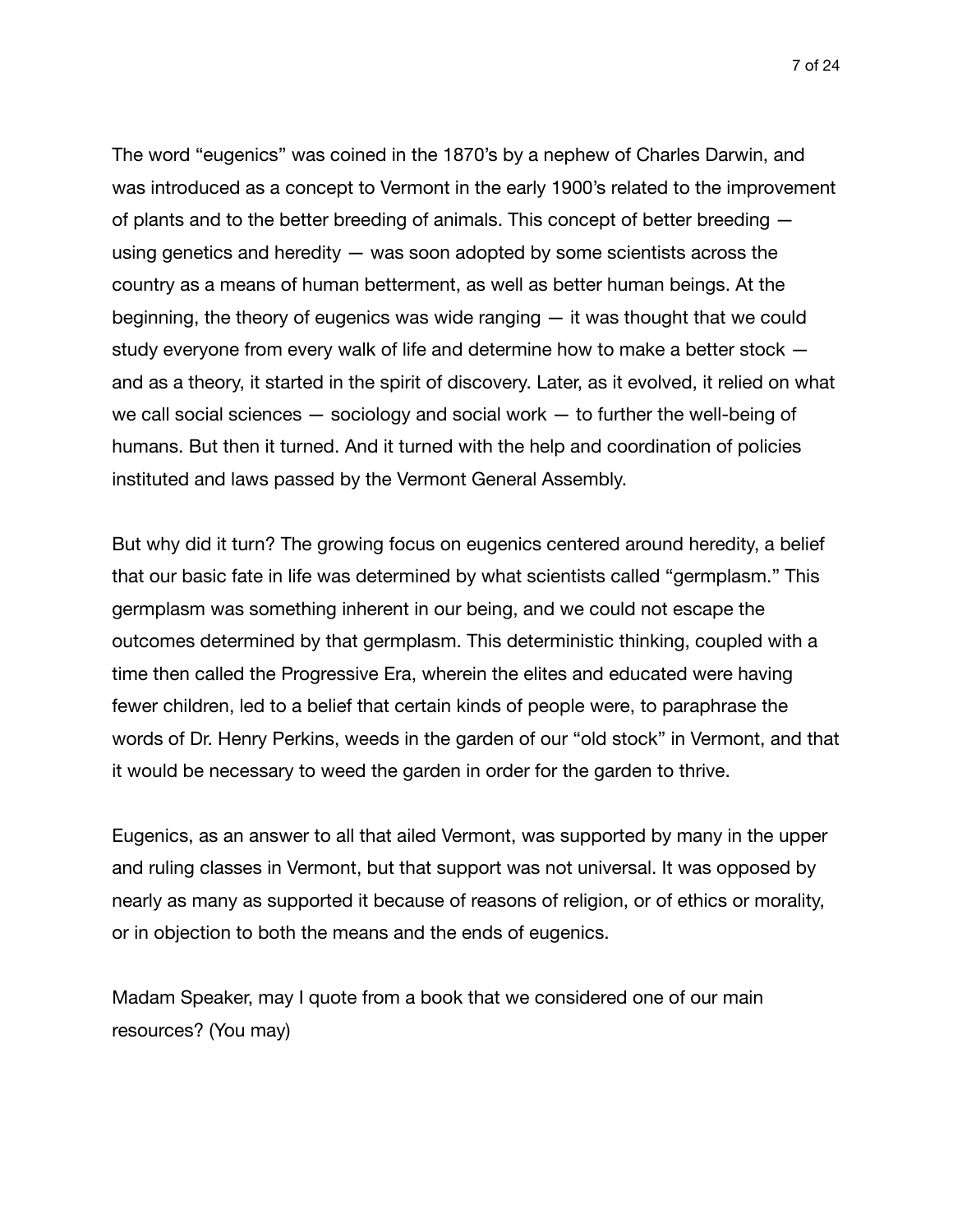Madam Speaker, in her deeply researched book "Breeding Better Vermonters," the author writes that the creation of eugenics:

*inspired an international interdisciplinary movement of scholars, scientists, medical experts, wealthy philanthropists, and government leaders eager to apply the new research, the eugenic solutions offered — mental testing, segregation and sterilization of the "unfit," marriage restrictions, and discriminatory immigration quotas—[and this] turned eugenics history into something of a noman's land of betrayal of trust, loss of privacy, and freedom, broken families and broken lives."* 

Today's resolution focusses on the actions taken by the Vermont General Assembly, including the funding of social programs and the passage of laws that allowed elements of State-sanctioned eugenics policies to become actionable.

When we think about eugenics, the first thing we think about is sterilization. While sterilization plays a major part of the eugenics story, it is important to know that the Vermont General Assembly created elements of eugenics by segregation and institutionalization. We removed children from their families, involuntarily. We removed adults from their families, involuntarily. We placed restrictions on marriage. And we did it on a discriminatory basis. We did not apply these same principles of delinquency, dependency and deficiency to everyone — only the poor, those deemed by others to have defects, and those who were clearly of a different ethnicity than those making these determinations, and those we institutionalized because of these differences. We were interested, in the words of our eugenicists, in "keeping the seed-bed rich, mellow and weed-free".

Eugenics, at its core, is a theory based on the idea that heredity determines superiority, and to enhance the whole of society, certain types needed to be eliminated by not allowing them to have children. Eugenics, at its core, allowed a select few people, supported by lawmakers in our General Assembly, to use State established and funded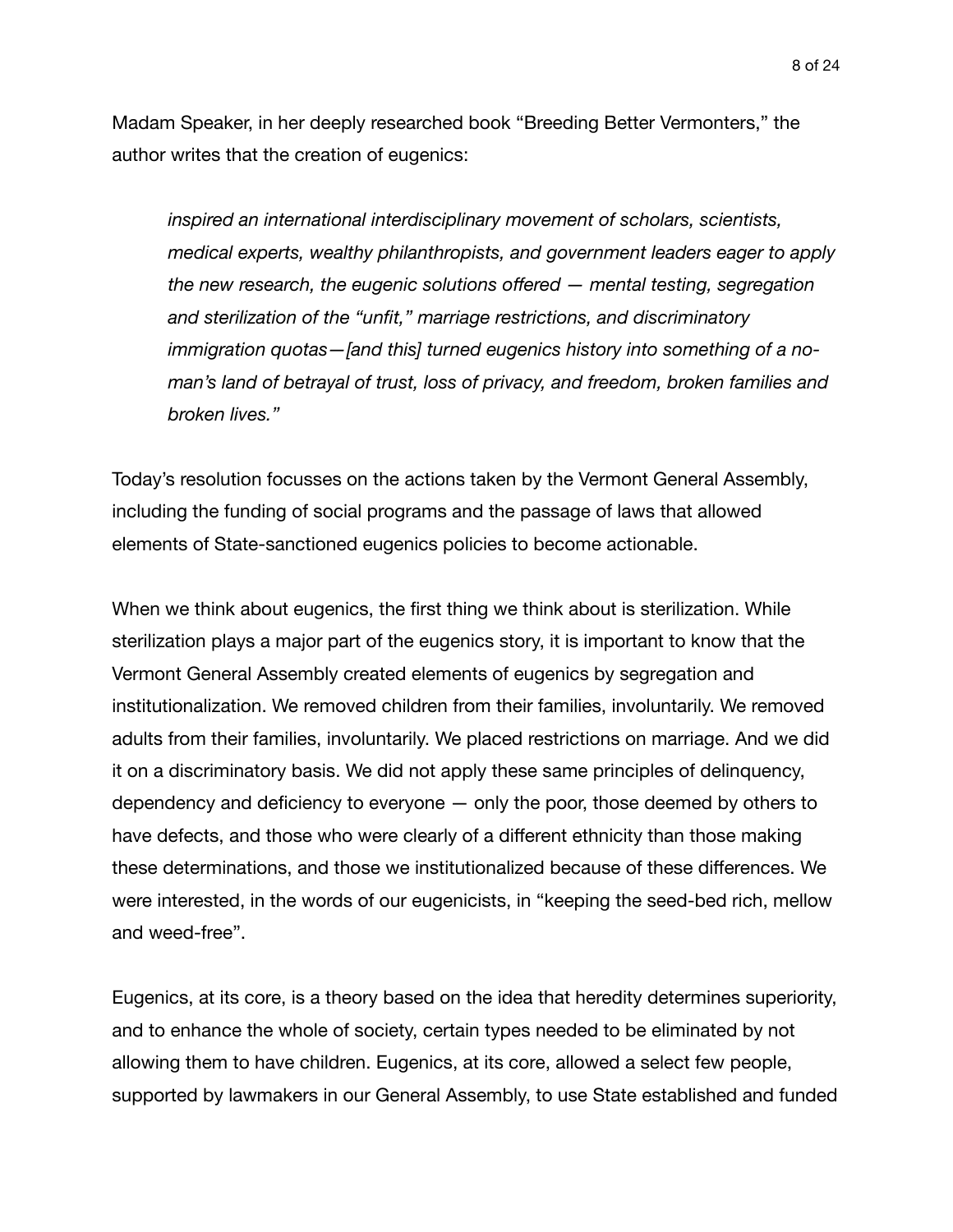hospitals, schools, and prisons to destroy families, their cultures and their communities in the name of science.

But not only science. In order to pass the bills that created our State-sanctioned eugenics policies and practices, legislators and government officials worked with strong lobbying organizations, created legislation, took testimony and had communications with the leaders of these institutions, as well as from local officials. Our culture, in the early 20th century, allowed for poor farms, and our laws since 1797 dictated that towns take care of the poor within their borders. Poor farms, tucked away in some corner of every town, and expensive as they were, were usually kept so unclean that the poor moved on, making themselves transients, or paupers, and bigger targets of town officials, who noted their presence and their defects, which were then shared with other towns and institutions, which created a record of an individual's, or a family's, defects.

What legislators heard was that taking care of the poor was an "expensive luxury." And when various institutions were created over the years, they became places where people were sent — removed to, segregated — in order to keep them away from the rest of us. Children were sent to Brandon, the so-called insane to Waterbury, others to Brattleboro and Vergennes. The conditions were not necessarily better, but they were more permanent.

The justifications were based in racial ideas of the time, and in Vermont, the time started in 1912. Madam Speaker, may I read from a correspondence between the superintendent of the Vermont State Hospital for the Insane and the Governor of the State of Vermont in 1912? (You may)

*Another point which you wrote me about some time ago is the question of sterilization of degenerates. If such methods are practical, and am inclined to think they are, if properly, thoroughly and intelligently carried out, would result in great savings to the state, financially; improvement in social and moral*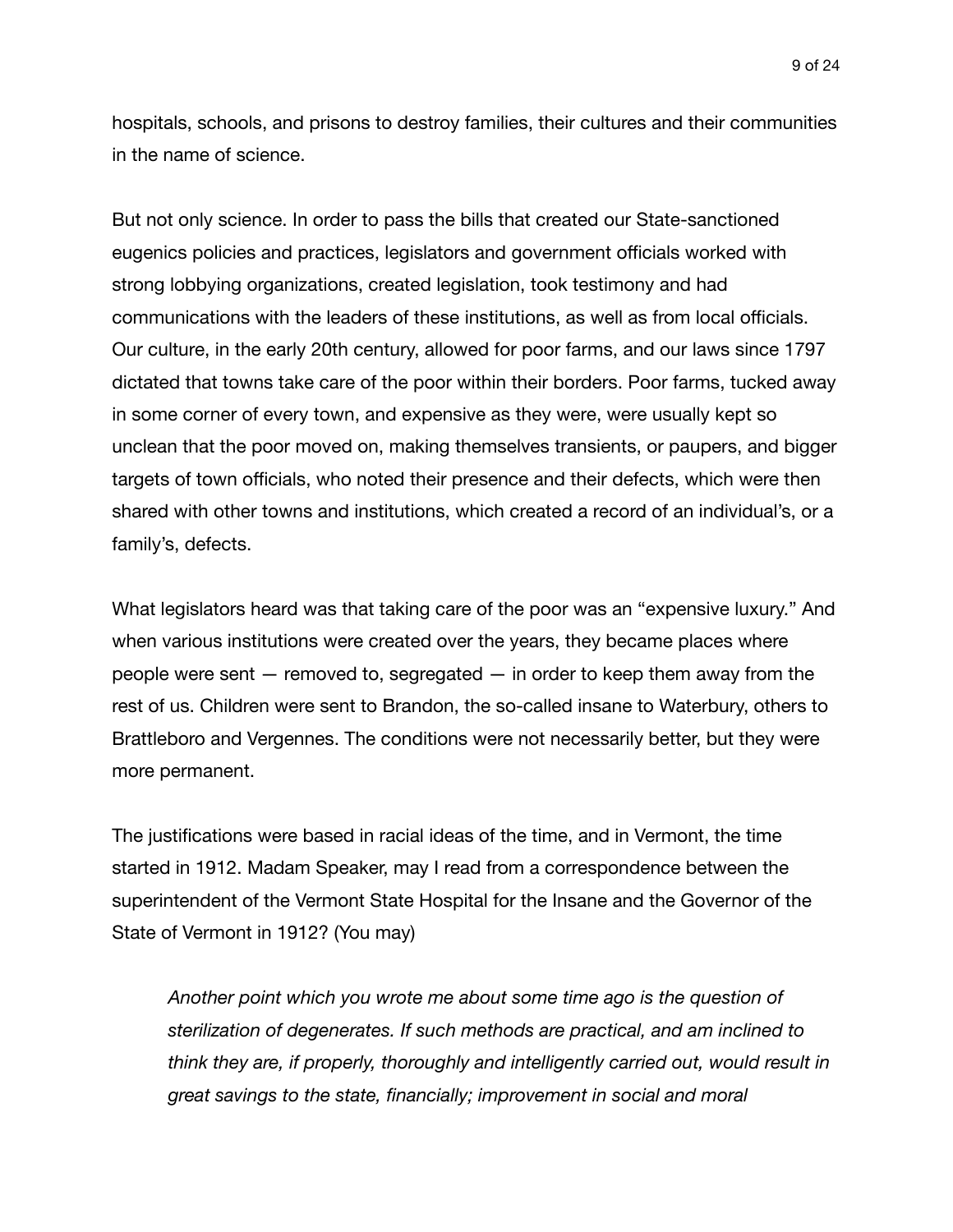*conditions, and increased comfort and happiness to many of the subjects upon whom it was performed.* 

*There are hundreds, probably thousands, in Vermont, who are simply "breeding*  like rats" and whose progeny are, intellectually, morally, and socially worse than *rats. Proper and intelligent selection—segregation or sterilization, whichever seems best in a given case—is the only remedy to prevent this, and the other states in the union from becoming burdened and disgraced by these unfortunates.* 

This correspondence, among others, and the speech by Governor Mead that I referenced at the beginning of my report, led to legislation in 1913. Like our legislative process of today, the final version of the bill voted upon differed greatly than the one introduced, reflecting on how the legislature did its work. It took testimony, it enlarged the scope of the bill, justified that scope by determining the validity of the need to reduce the number of degenerates, and it included, among segregation policies, language that would allow for sterilization of "our degenerates."

This bill passed the House and Senate but was vetoed by Governor Fletcher, whose attorney general stated that sterilization in the way prescribed was unconstitutional, as it had been ruled in a number of states at that time. The attorney general also took exception to the mandate that the act only apply to those in mental hospitals, reformatories, and charitable and penal institutions. He considered it "an unfair, unjust, unwarranted and inexcusable discrimination" on the grounds that it mandated that eugenical sterilization apply only to those "who are unfortunate enought to be actually confined" in these institutions. The bill also mandated that the act would not apply to women over 45, even though they remained able to have children. Finally, the attorney general objected to the provision that allowed for eugenical sterilization of those of "confirmed criminal tendency," which, in his view, inflicted "an additional penalty for a a crime long commited and the legal penalty which has already paid," and that a board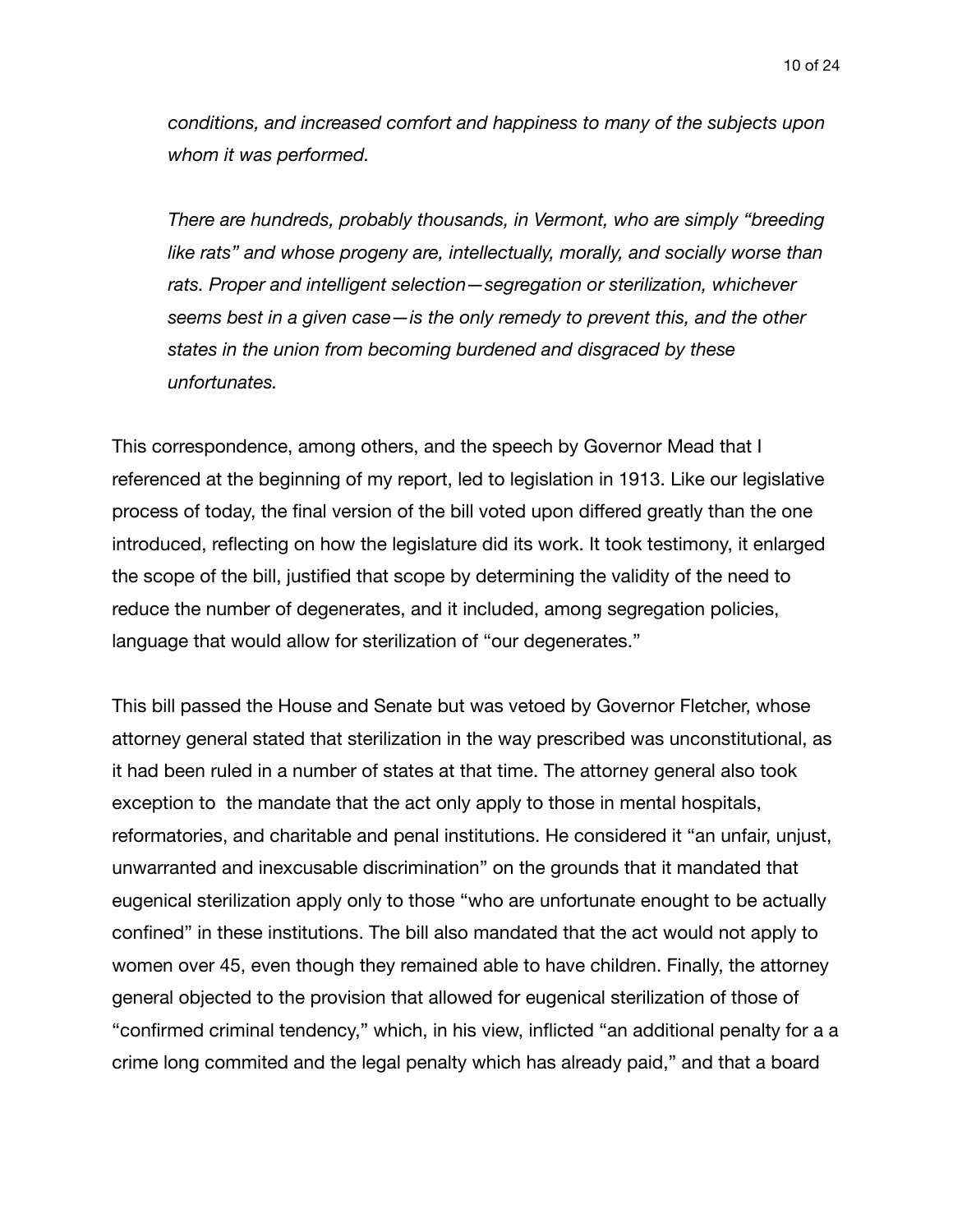11 of 24

that was proposed to hold such a hearing on such a candidate was drawn without due process or impartiality.

Madam Speaker, may I read from a previously quoted essay from Vermont History? (You may)

Madam Speaker, this next paragraph was written to describe a legal and moral opinion on a bill written in 1913, but I would say that the objection of the Attorney General here is also applicable to the bill that became Act 174, nearly 20 years later, and that the reasoning behind this paragraph is the the same drives the impetus behind this apology.

The proposed law accounted for so many situations that Brown argued it was legally unenforceable. He took special issue with the fact that it ignored the contradiction that if an individual was considered to be a candidate for eugenical sterilization due to diminished mental incapacity, he or she could likewise be considered incapable "of making a request or of performing any legal act" due to that same diminished mental incapacity. But "the climax of absurdity and inconsistency," Brown argued, was found in section 7, which allowed "both lunatic and imbecile to do that which has never been permitted in any court of justice in this land"; that is, to voluntarily agree to impose upon themselves the same penalty only imposed on criminals "after full hearing and the introduction of evidence."

It is from here where our eugenical practices and policies turned a corner. There was no need for extra legislation beyond what we had already done or were able to do when it came to eugenical segregation or institutionalization. But it was here that the eugenicists were stopped, temporarily, in their efforts to use sterilization to speed up the weeding of the seed-bed. Segregating children and adults from defective families could be done through existing policies, and institutionalizing these same could be done, and it was. It was expensive. It was expensive for the municipalities and it was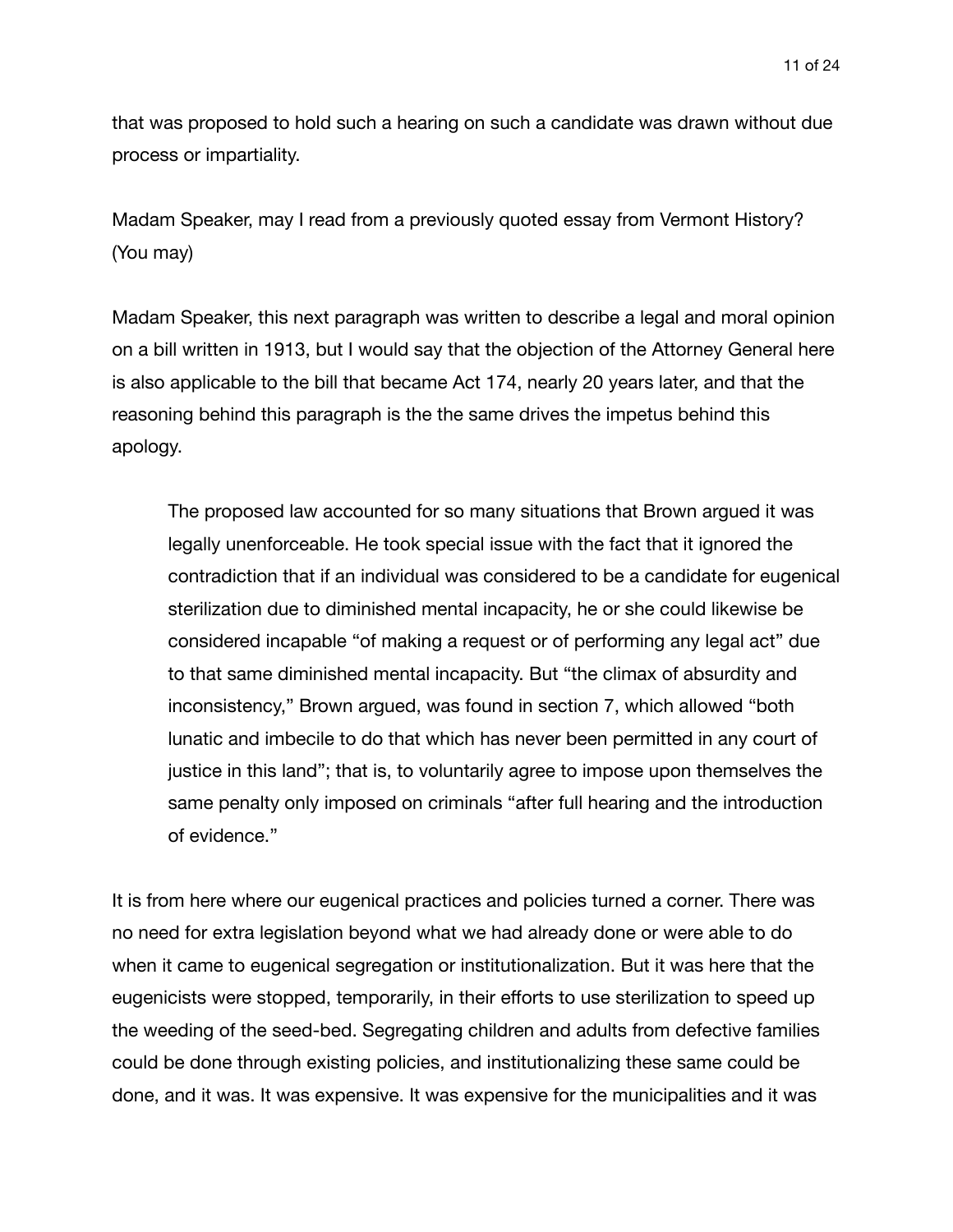expensive for the state. Sterilization promised a less expensive way to manipulate the population while still retaining a veneer of retention of usefullness of these defectives for the community.

Over the next decade or so, social workers for the State of Vermont and other organizations visited neighborhoods wracked with poverty, tracked families, noted their cultures, education, employment and birth rates and determined, through metrics they devised, whether a family was defective, deviant or deficient. The lists they developed were eventually made available to town officials, police departments and other elements of town and state government. And they were made available to Dr. Henry Perkins of the University of Vermont as he developed his Eugenics Survey in the early 1920s.

As much as the study of eugenics was theoretically intended to study genetics and heredity across the socio-economic spectrum, this did not occur in Vermont. In practice, certain groups deemed "less than" were targeted for control including indigenous communities, French Canadians, persons with disabilities, and low income families. And it was these communities that were found in our institutions, where we had an ability to focus on them, and to glean information that was then used in our social work in the communities. And when it came to this segregation, we must remember this: the superintendent of the Brandon School urged complete segregation of this class of so-called unfortunates during their lives, and he felt that such an institution could never hope to educate its inmates, but would fulfill its purposes by keeping them segregated.

The work done by social workers, primarily during the Eugenics Survey at the University of Vermont, included summary charts for each of the families — and these families were deemed "pirates" and "gypsies" and references were made in other documents to "tribes" without attribution to their indigeneity, but were "known to have been a moral, social and economic drag on town and state". These summaries listed a number of defects, and the presence of more than one these "defects" confirmed an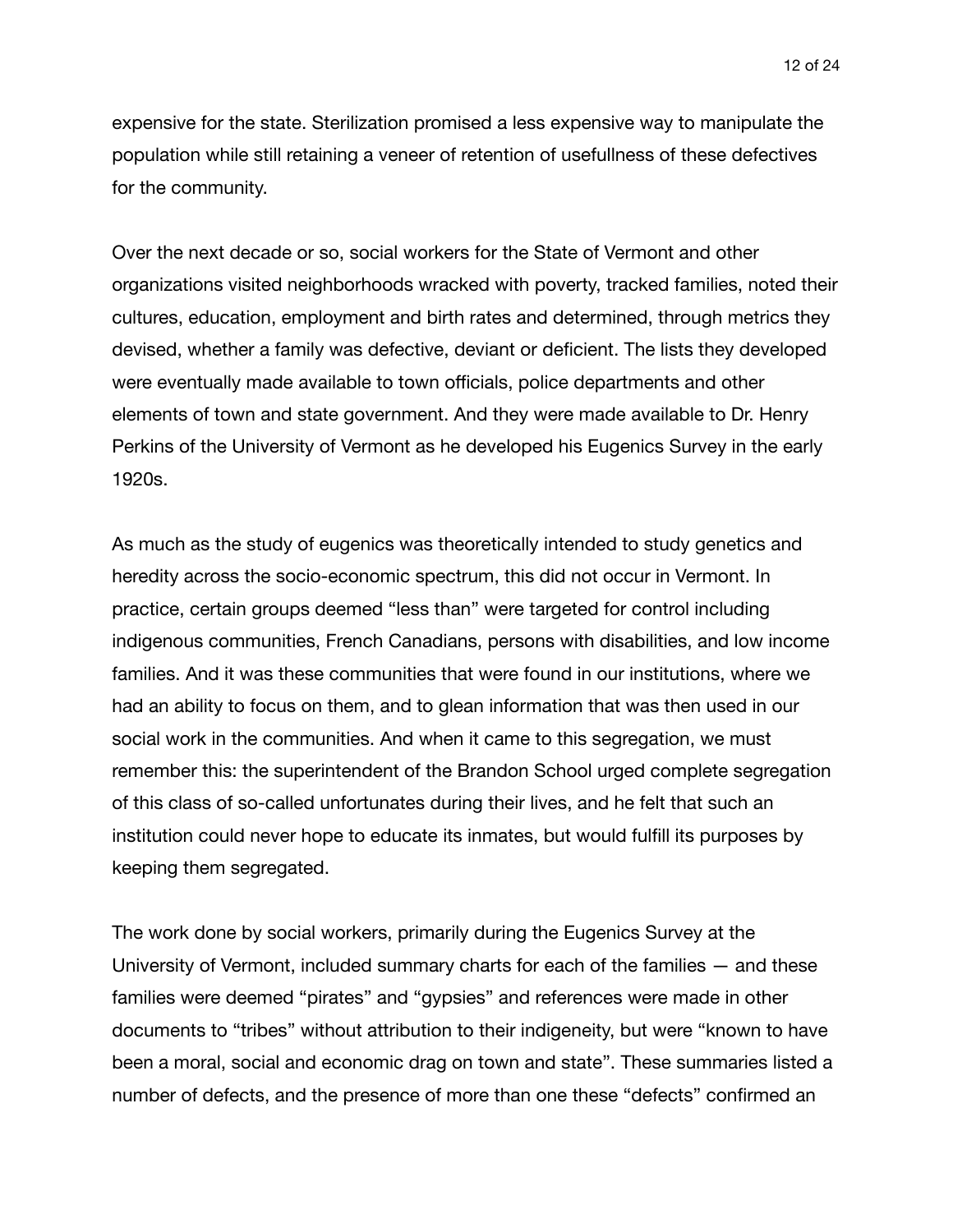individual's "degeneracy." Here is a list of the defects collected on our behalf: illiterate, illegitimate, insane, thief, queer, pauper, immoral, dishonest, rape, sex offender, had syphilis, untruthful, epileptic, twin, stillborn, dependent, alcoholic, speech defect, not just right, harelip, a little odd, sloppy, light-fingered, smoked and chewed at age twelve, wild, wanderer, cruel, deserted husband or wife, had only one eye, tuberculosis, poor memory, breach of peace, shiftless, and degenerate.

Madam Speaker, may I read from a history from the Winter 1991 issue of Vermont History? (You may)

*[It was] pointed out that most of the literature on Progressive reform movements has overlooked the scorn for country life as a manifestation of the reformers' membership in an emerging class of social control professionals. The notes of the the Eugenics Survey fieldworker document the fact that eugenicists always found the degeneracy for which they were searching, no matter how tenuous the evidence. One family of supposed "cripples" is revealed by the fieldnotes to consist of a group of malnourished children suffering from rickets. An ancestor known to have been hanged as a witch in Watertown, MA, in 1658 was assumed to have had Huntington's Chorea, since "at her trial people testified to her violent temper, convulsive movements, and supernatural powers." Another deceased family member was subject to "mental moods and physical reactions…and was a ventriloquist." She, too, was assumed to be choreic. Such assumptions were critical because they helped establish the hereditary nature of the various undesirable traits.* 

This kind of language is pervasive in the histories available for anyone to read. It is clear that in order for those eugenicists to get to their apex — sterilization — this work had be drawn in a way that focussed on heredity, and that heredity was a determinant in the the 3 D's of delinquency, dependancy and deficiency. The eugenicists didn't do it alone. They worked with philanthropists, what we call lobbyists, administration members, commissioners of departments, legislators and even the press, and they did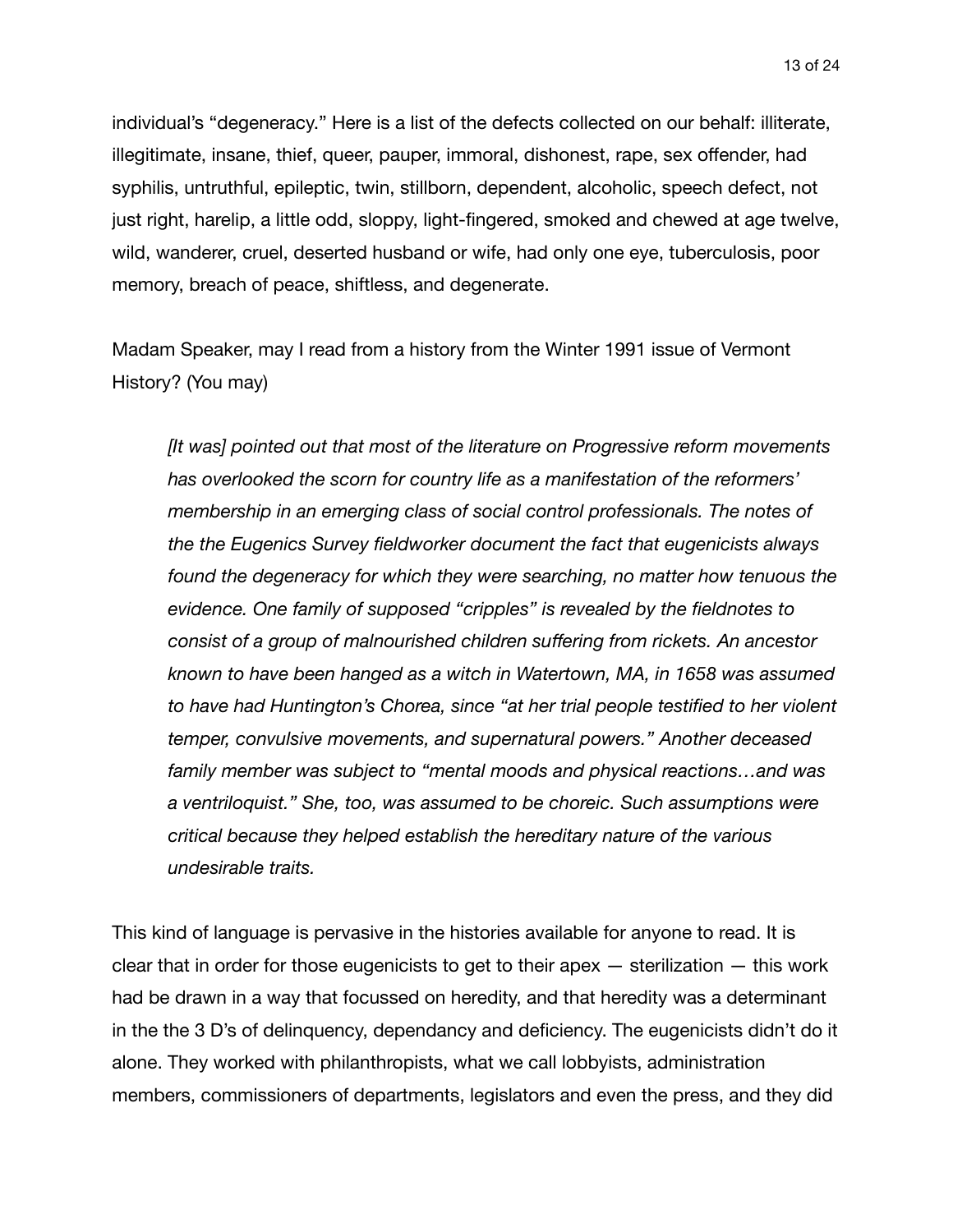what we ask advocates to do today: create momentum for legislation that would benefit their work.

Here is a list of the actions the Vermont General Assembly took that allowed for the creation of our State-sanctioned eugenics policies and practices.

In 1890, the State Hospital for the Insane at Waterbury was established.

In 1912, the General Assembly passed into law and the Governor signed "An Act to Provide for the Care, Training, and Education of Feeble-Minded Children," which allowed for the creation and funding of the Vermont State School for Feeble Minded Children in Brandon, which opened in 1915. Over the years, the school was renamed the Brandon State School and, later, the Brandon Training School.

In 1913, as described above, the General Assembly passed "An Act to Authorize and Provide for the Sterilization on Imbeciles, Feeble-minded and Insane Persons, Rapists, Confirmed Criminals, and Other Defectives." As described above, this bill was vetoed and the veto was not overriden by the House of Representatives.

In 1915, The General Assembly passed Act 92, a Child Welfare Act that defined what a "dependent and neglected" child was, and what a "delinquent child" was in a way that gave local authorities and private citizens the latitude to rid their communities of youthful offenders. This led to increased separation and institutionalization of children, sometimes for periods that exptended past reaching the age of majority.

In 1923, The General Assembly created Vermont Department of Public Welfare, which gathered and consolidate records on hundreds of Vermont families, many of them deemed delinquent, dependent or degenerate.

In 1925, Dr. Perkins formed the Eugenics Survey and hired a social worker to use and augment Vermont Children's Aid Society and State Social Service Exchange records in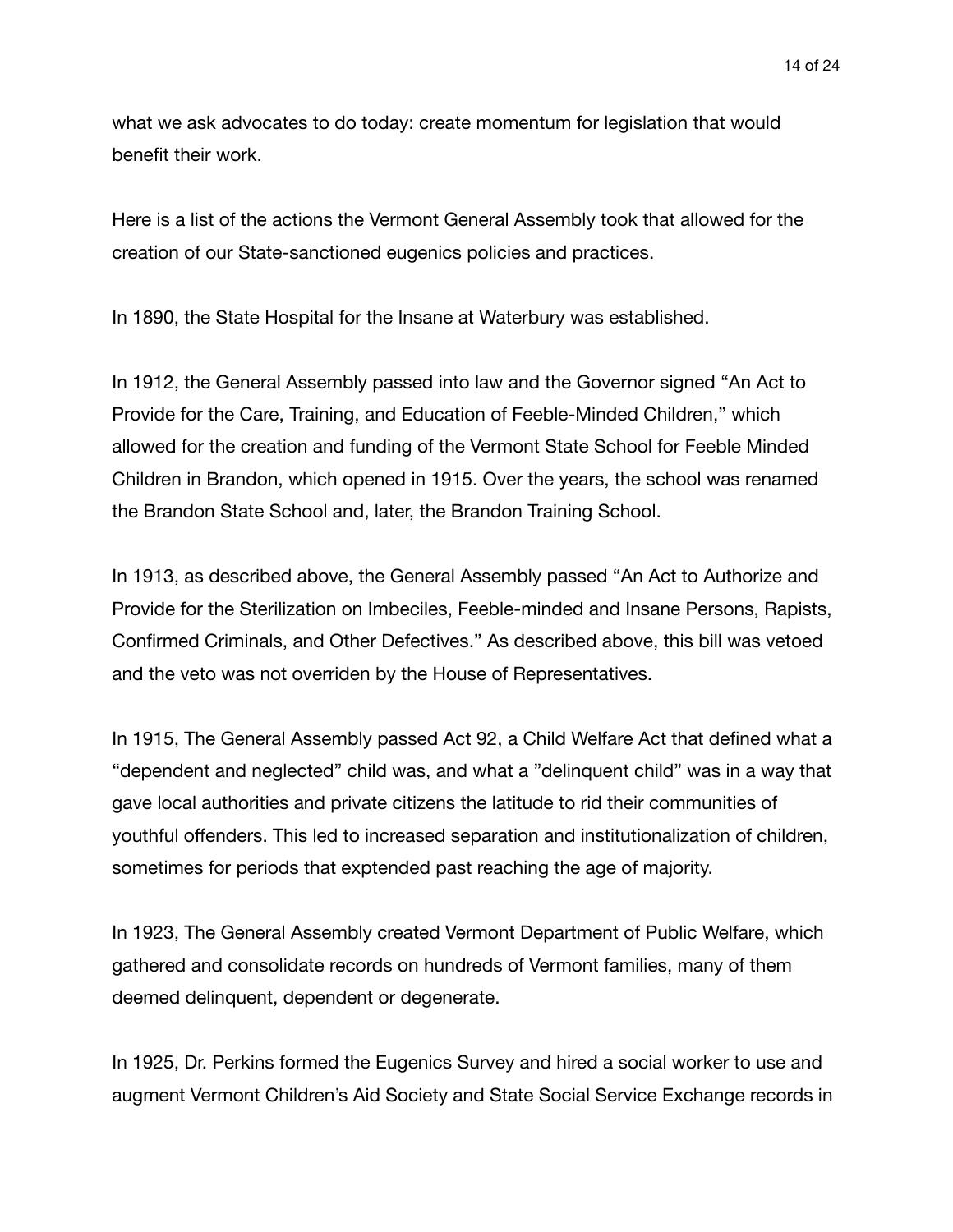order to create family pedigree charts of degeneracy to "support a campaign for legalized sterilization." While the Eugenics Survey was housed at the University of Vermont, its Advisory Committee was composed of Vermont academic leaders, the Superintendents of State Institutions: the Vermont State School for Feeble Minded, Vermont State Hospital for the Insane, Vermont Industrial School, Riverside Reformatory for Women, and Vermont State Prison; and the Commissioners of the Vermont Department of Public Welfare and the Vermont Department of Education, as well as the Secretary of the Vermont State Board of Health and the leaders of the Vermont Children's Aid Society.

As I have discussed, the goals of the eugenics movement included separating, segregating and institutionalizing Vermonters who were deemed defective. These goals were not universally supported either by the science or the politics, as I mentioned, and up until 1925, eugenicists were unable to include sterilization into their programming to weed the garden.

In 1927, the momentum to include sterilization took a leap forward.

Madam Speaker, may I read again from the Winter 1991 issue of Vermont History? (You May)

*On January 19, 1927, Henry F. Perkins gave an address entitled "Lessons from a Eugenical Survey of Vermont" to legislators attending the Vemront Conference for Social Work in Montpelier. Perkins, Professor of Zoology at the University of Vermont, was director of the Eugenics Survey of Vermont, which he had founded in 1925. "Eugenics" was the term coined by Charles Darwin's cousin, Francis*  Galton, to denote the science of improving the genetic condition of the human *race. Its proponents believed in the existence of racial stereotypes, accepted the myth that certain peoples (particularly those of northern Europe) possessed a monopoly of desired characteristics, and thought that human diffences were invariably caused by heredity and thus were resistant to modification. The theme*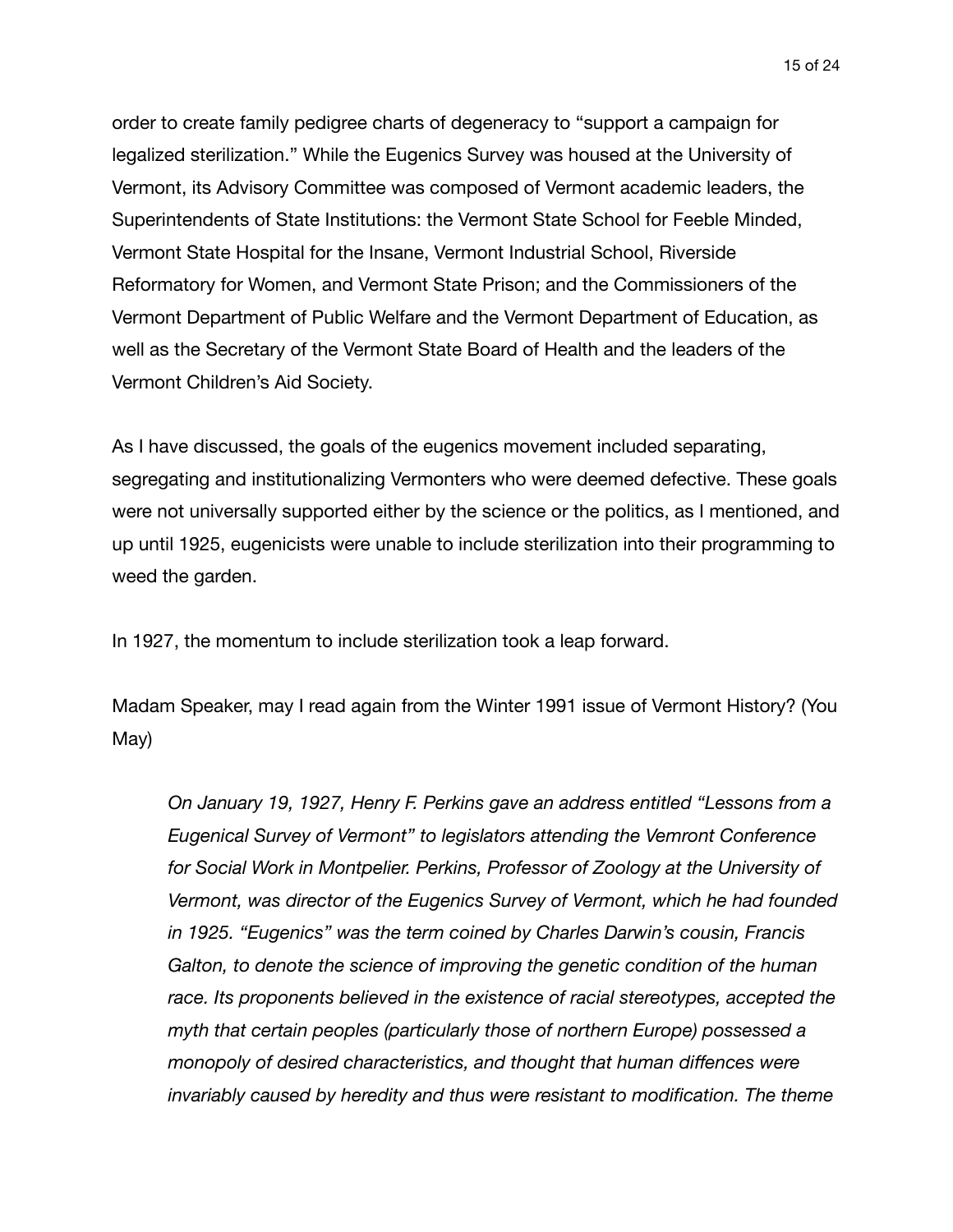*of Perkins's address was the threat to Vermont posed by certain families in the state, in particular those he referred to as the "pirate", "gypsy," and "chorea" families. The "pirates" lived "in the utmost squalor and destitution," were "the terror of people…because of their thieving habits," and parented diseased and feebleminded children. Perkins characterized the "gypsy" family as thieves who were "looked upon with wholesome fear" and whose members included seventy-eight paupers. The "chorea" family, afflicted with the "dreadful form of insanity known as Huntington's chorea with its degeneration of mental powers and loss of muscular control," accounted for twenty insane persons over seven generations. These three families were among twenty-two that had been studied extensively whose "depravity, immorality, and loose living" made them "a constant menace to the safety and welfare of the community."* 

*…The "one great lesson" of the survey's study of these and other defective families, according to Perkins, was that "blood has told" and there is every reason to believe that it will keep right on telling in future generations."* 

Soon after this speech, an "Act Related to Voluntary Eugenical Sterilization" passed the Senate and was defeated in the House. Soon after, however, their cause was helped immensely by the 1927 Supreme Court ruling, Buck v. Bell. This ruling upheld a Virginia law, which set a legal precedent that states may sterilize inmates of public institutions. The court argued that imbecility, epilepsy, and feeblemindedness are hereditary, and that inmates should be prevented from passing these defects to the next generation.

All of a sudden, the eugenicists had a legal reasoning to request legislation that allowed sterilization in public institutions. The eugenicists in Vermont took a longer path to their goal. In order to build public support, Perkins, the Eugenics Survey and their financial backers funded the Vermont Commission on Country Life, a three year study on the conditions of life in Rural Vermont written by over "200 Vermonters". The goal of the published study was to reinforce the primacy of the "old stock" and to establish a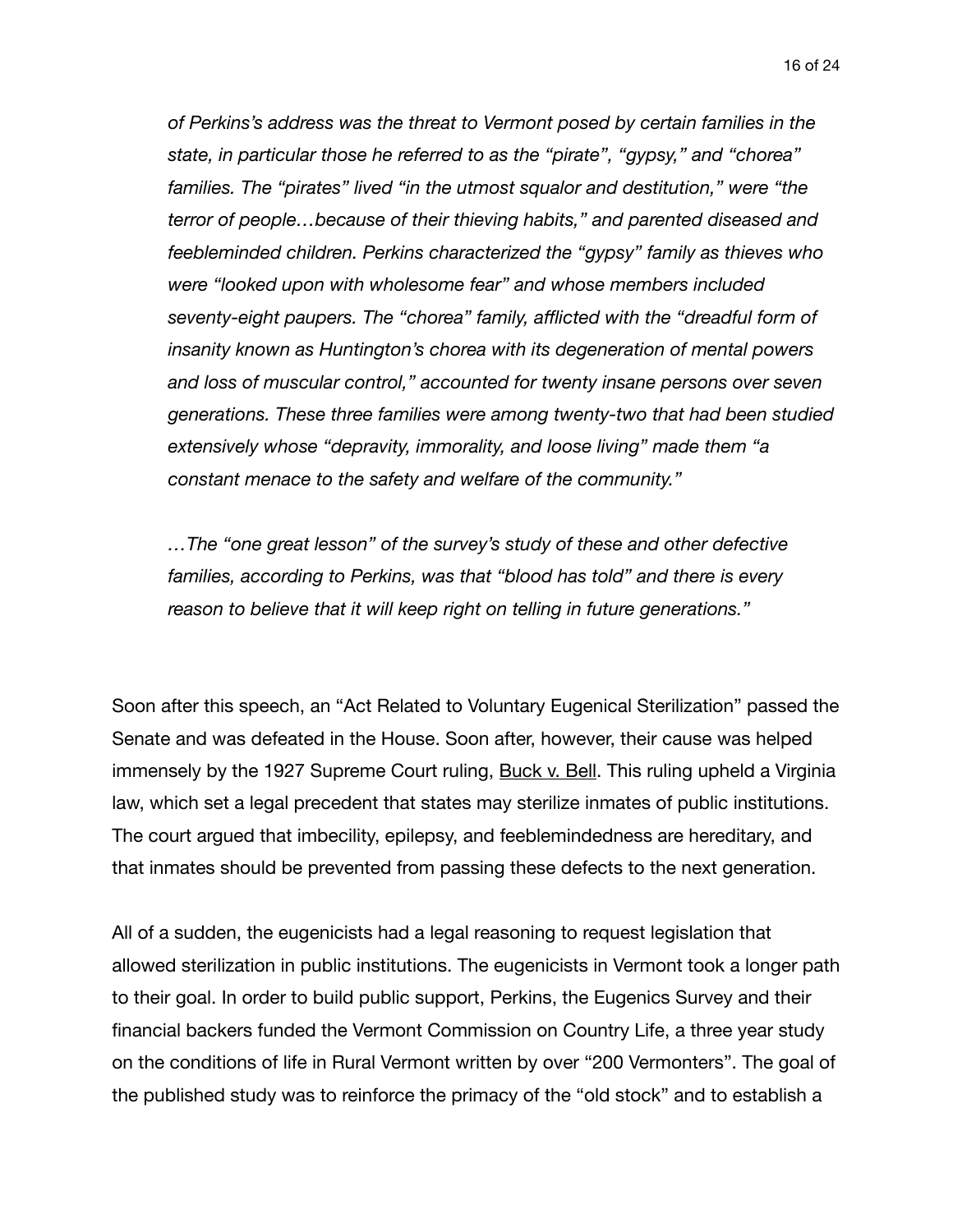kind of consensus that the eugenics programming throughout the state was a benefit to us all. When published, it noted that "Vermont this year adopted a program of voluntary sterilization of certain defectives. Its marriage laws also take cognizance of the danger to the state of marriage of defectives by forbidding a clerk to issue a marriage license to certain enumerated classes."

In 1931, just before publication of the report from the Vermont Commission on Country Life, the General Assembly wrote and passed Act 174, an Act for Human Betterment by Voluntary Sterilization. It passed the Senate 22-8 and it passed in the House 140-75. Governor Wilson signed the bill on March 31, 1931, ninety years ago today.

Madam Speaker, may I read the first portion of Act 174? (You may) Here is what he signed:

*It is hereby enacted by the General Assembly of the State of Vermont:* 

*SECTION 1. Construction. Henceforth it shall be the policy of the state to prevent procreation of idiots, imbeciles, feebleminded or insane persons, when the public welfare, and the welfare of idiots, imbeciles, feeble‐minded or insane persons likely to procreate, can be improved by voluntary sterilization as herein provided.* 

*Sec. 2. Examination and certificate; operation; report. When two physicians and surgeons legally qualified to practice in the state, examine a person resident of the state, and decide: (1) that such person is an idiot, imbecile, feeble‐minded or insane person likely to procreate idiots, imbeciles, feeble‐minded or insane persons if not sexually sterilized; (2) that the health and physical condition of such person will not be injured by the operation of vasectomy, if a male, or the operation of salpingectomy, if a female; (3) that the welfare of such person and the public welfare will be improved if such person is sterilized as aforesaid; and*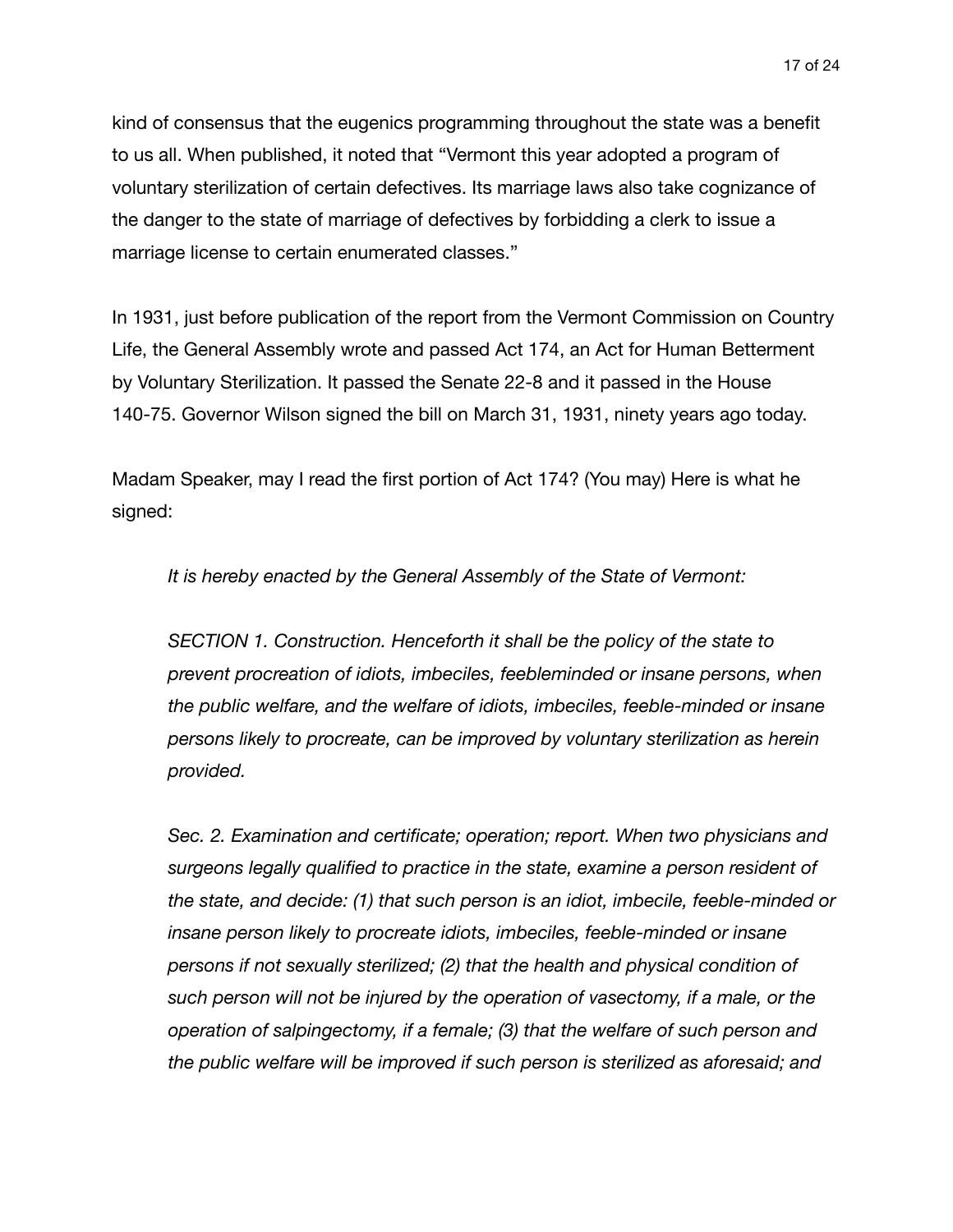*(4) whether such person is or is not of sufficient intelligence to understand that he or she cannot beget children after such operation is performed;* 

And it goes on, but this is the relevant section for our purposes. The question here is: if your are placed or incarcerated in any of these public institutions because you are defective in the ways listed, how can you possibly be in a position to determine, for yourself, that you are making a voluntary decision to have the surgery.

A reminder for us: A vasectomy is surgical procedure designed to make a man sterile by cutting or blocking both the right and left vas deferens, the tubes through which sperm pass into the ejaculate. It was considered an upgrade over castration, which is the removal of the testicles of a male animal or man. Vasectomies as a procedure were developed in the early 20th century.

A Salpingectomy is the surgical removal of one or both fallopian tubes. Fallopian tubes allow eggs to travel from the ovaries to the uterus. In 1931, it would have been considered serious abdominal surgery. Female sterilization may also have included removal of the ovaries and the uterus.

During the period of time these procedures were legalized for these eugenical purposes, it was estimated that two-thirds of the sterilizing procedures were done on women.

Madam Speaker, it must be said that the passage of this bill, while it is the apex of the eugenics movement, and the crowning glory of the the advocacy of the work of the Eugenics Survey, it actually marked the beginning of the end of the movement in the Vermont and in the United States. Dr. Perkins soon became the President of the American Eugenics Society, but by then its funding was drying up. The survey in Vermont ended in 1936, but not before sterilizing over 250 Vermonters, and perhaps an unknown number more not properly certificated in institutions across the state, records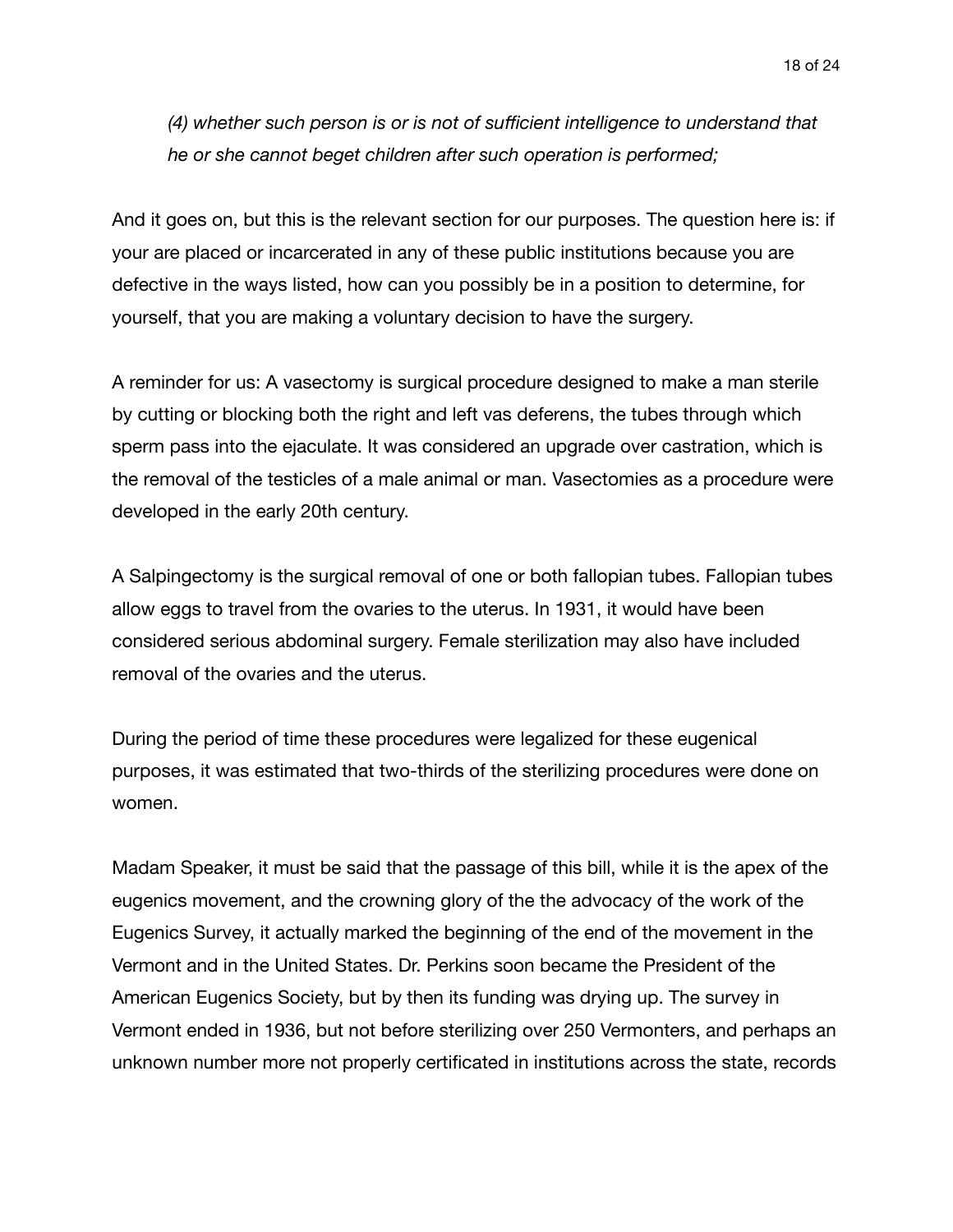of which are either yet to be discovered or undiscoverable due to misfiling or loss due to flooding.

The practice of eugenics — determining social policies based on heredity before environment — was challenged in many ways by the early 1930's. The legislation passed by our General Assembly passed muster legally, but the time had started to pass in the United States for eugenics, at least in its most negative forms. Social policies changed, but the language of our state-sanctioned eugenics stayed on our books for years. It took decades to remove these laws off our books, and it was just within the last ten years that we corrected language in our statutes and removed the most offensive references to our so-called defectives.

Finally, I want to acknowledge that this report has largely centered the General Assembly, because I wanted to focus on our actions, and the motivations behind them, and why they were wrong.

But the report would not be complete if we did not spend time on centering those who were hurt and damaged, and reflecting on the pain they endure.

Madam Speaker, the testimony we took was heartbreaking. We had the privilege of listening to men and women whose families were shattered by our State-sanctioned eugenics policies and practices, and of the fear that ran through their families when a government car came up their driveway, or if their grandparents were pulled aside at school. We heard of children today either not knowing they were indigenous, Abenaki, French Indian or French Canadian, or denying their heritage. We heard of forebears changing their names several times in order to avoid being identified, and we heard of the lifestyle of the so-called pirates, gypsies and basketweavers being forced underground. We heard how, in order to survive in a society where they felt hunted, their families were forced to hide, abandon their culture and destroy the trust they had with their neighbors and with the government. We read testimony that reminded us that our histories, taught throughout the 20th century, denied that the Abenaki ever lived in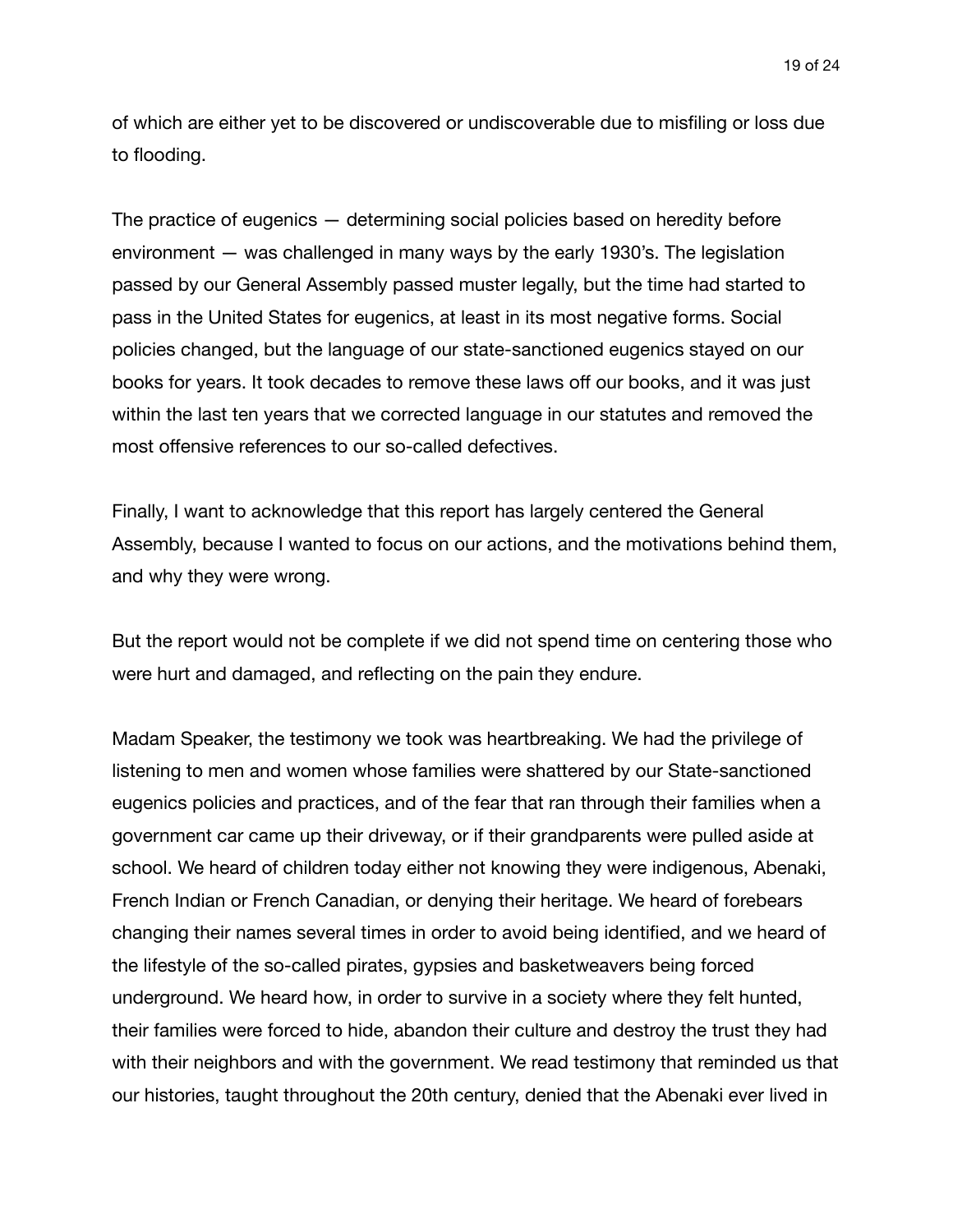Vermont, and that the settlers from Europe or southern New England simply found this land empty and there for the claiming, and what the effects of this denial were on them. We read of a woman who asked her grandmother their heritage, and she was told "First they find out all about you. Then they come for you." And she was told nothing more. We know the children of Abenaki and indigenous heritage are still mocked, as are French Canadians and Franco-Americans, as well as those with disabilities.

Madam Speaker, we heard about families being told they had Huntington's chorea, even when they tested negative for it. We heard about the families being tracked and pedigreed. We heard about children being separated from their families, and of adults and children who were institutionalized for reasons. We heard from a witness who shared her experiences living in the Brandon school near the time of its closure, and of unbearable experiences of abuse and neglect in a system designed to allegedly protect her from abuse and neglect. We heard of family members sterilized without their consent, of conditions that were inhumane. We heard from the disabled rights community who related how they still feel like targets, and suffer the disparities in education, and health care, where they had to fight to get vaccinated for COVID, for example.

Our involuntary sterilizations were widely performed on people in mental institutions, and on women considered to be bad mothers. Not only were these sterilizations motivated by perceived individual and social goods — including reducing the cost of caring for them within society itself, but these perceptions were based on prejudice coupled with scientific inaccuracies that were known at the time. We labelled people with words like "feeble-minded", "imbecile," "idiot," "pirate," "basketweaver" and "gypsy," and by labelling them, we negated them. We dehumanized them and made them less than, which, we know from what we heard, was internalized and further compounded the pain over decades of time.

And finally, Madam Speaker, our readings and our testimony from historians made clear that the Vermonters who were targeted — the Abenaki, the French Indians, the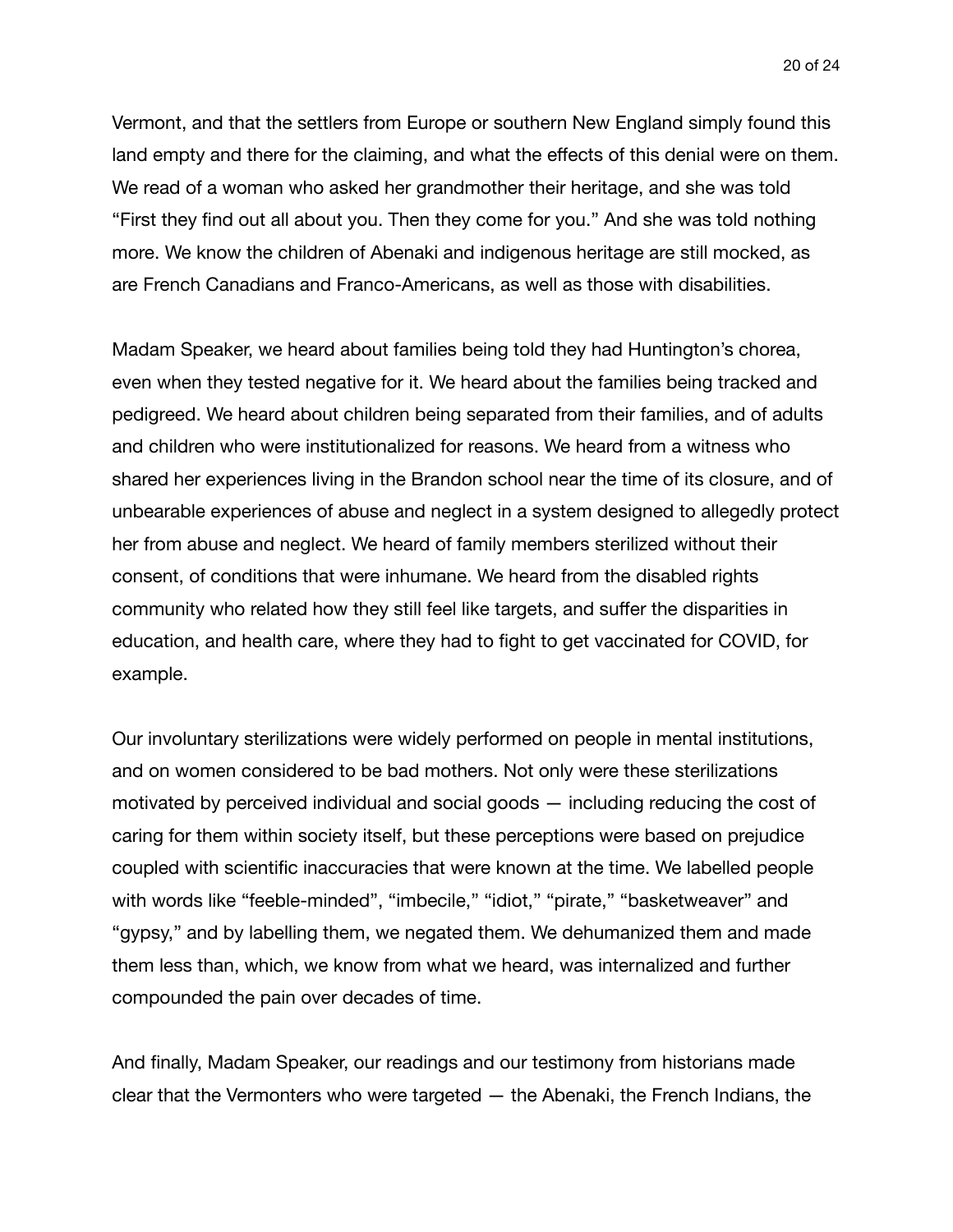French Canadians, the disabled — shared another attribute that made them stand out: poverty. We while know we've made some progress, and some amends, the prejudice and pain our policies cultivated continues.

Madam Speaker, these State-sanctioned eugenics policies promulgated by the Vermont General Assembly included marriage restrictions, segregation in institutions, and sterilization laws — largely considered negative eugenics measures — and which, in the words of one of the authors of a history on this, "the rhetoric of degeneracy that the eugenics studies introduced, which validated long-held prejudices and encouraged discrimination." And as a result of this targeting, we perpetuated biases and prejudice that continue to this day, and have resulted in generations-long disparities in health and general welfare.

We aimed to erase cultures that were not ours. We aimed to end biological lines of Vermonters because of who these Vermonters were. We punished Vermonters for their poverty and their heritage and called it science. And our intent was to make sure the changes we championed were effective and permanent.

Madam Speaker, may I read a description of the Genocide Convention as it appears on the website of the United Nations? (You may)

Madam Speaker, I take the time to read from this, because it gave us the reason and justification for using this important and powerful word in the text of the resolution.

*Article II of the Genocide Convention contains a narrow definition of the crime of genocide, which includes two main elements:* 

*A mental element: the "intent to destroy, in whole or in part, a national, ethnical, racial or religious group, as such"; and*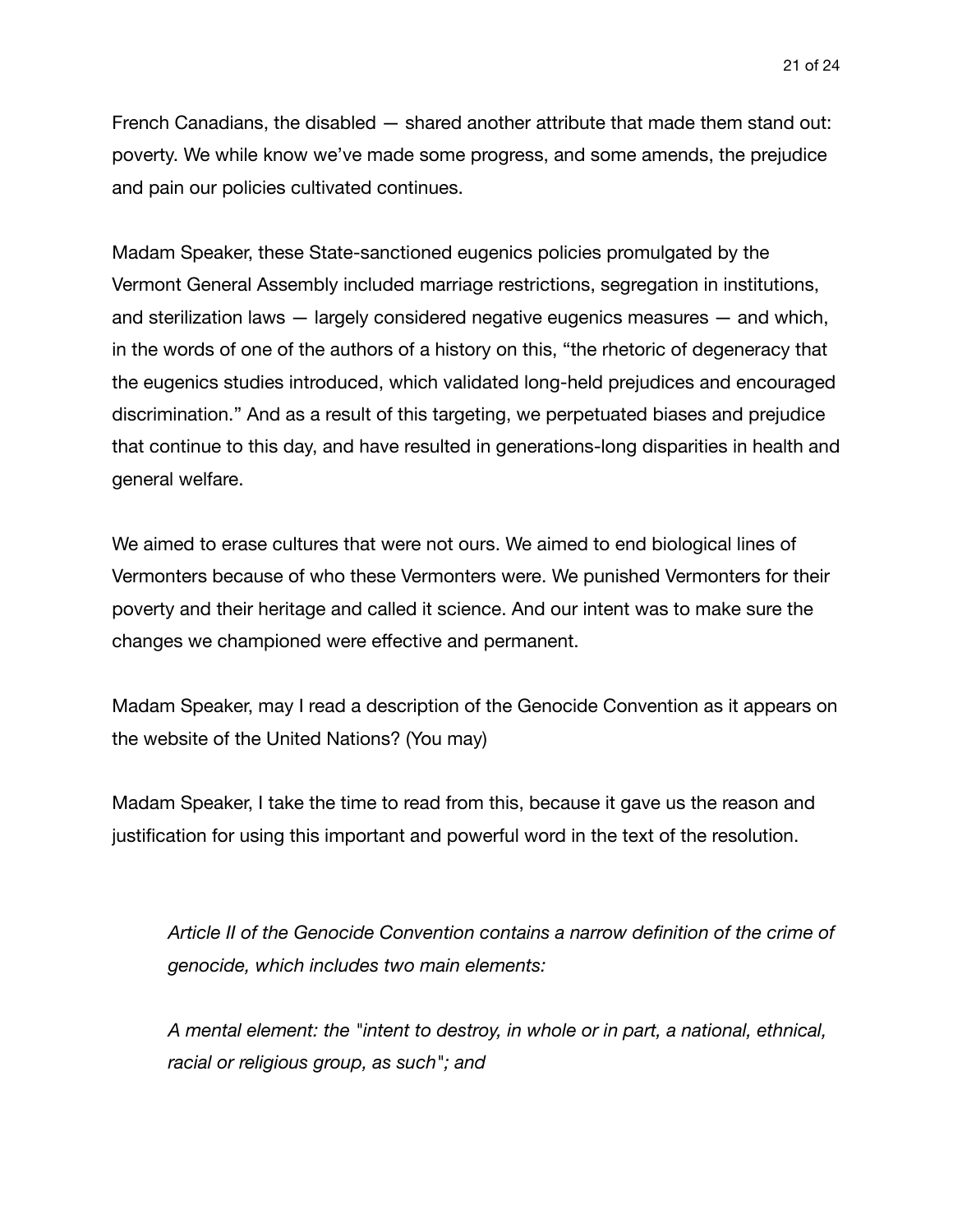*A physical element, which includes the following five acts, enumerated exhaustively:* 

*Killing members of the group* 

*Causing serious bodily or mental harm to members of the group* 

*Deliberately inflicting on the group conditions of life calculated to bring about its physical destruction in whole or in part* 

*Imposing measures intended to prevent births within the group* 

*Forcibly transferring children of the group to another group* 

*The intent is the most difficult element to determine. To constitute genocide, there must be a proven intent on the part of perpetrators to physically destroy a national, ethnical, racial or religious group. Cultural destruction does not suffice, nor does an intention to simply disperse a group. It is this special intent, or dolus specialis, that makes the crime of genocide so unique. In addition, case law has associated intent with the existence of a State or organizational plan or policy, even if the definition of genocide in international law does not include that element.* 

*Importantly, the victims of genocide are deliberately targeted - not randomly – because of their real or perceived membership of one of the four groups protected under the Convention (which excludes political groups, for example).* 

Madam Speaker, before I move on to our resolution, I want to make clear that this resolution does not shift the blame of our actions to UVM. There are facts that cannot be ignored, and the institution, by nature of its relationship with Dr. Perkins, who led the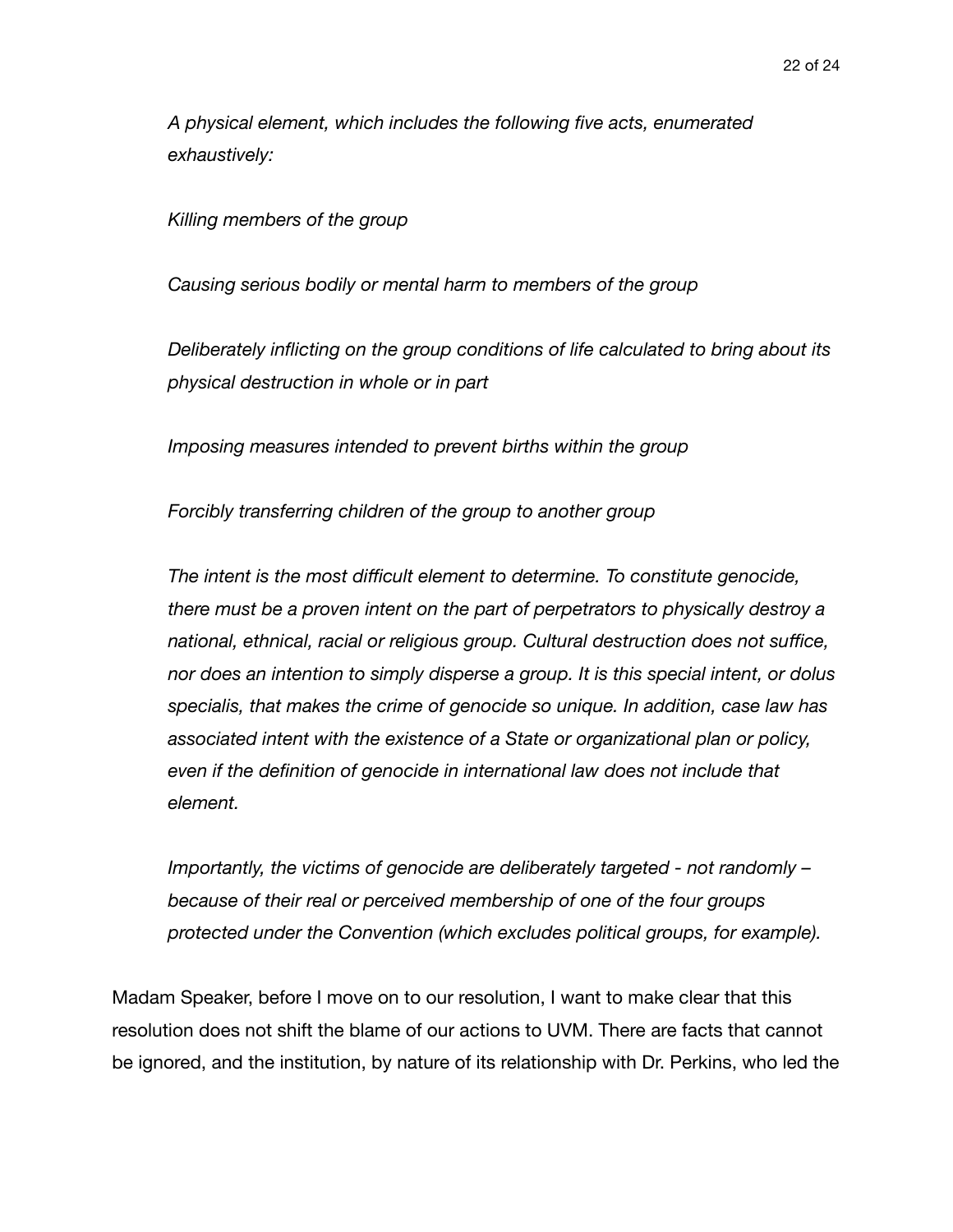Eugenics Survey and research in both in Vermont and in the nation, has taken responsibility in their own apology in 2019.

I move now to the the resolution, which I will read in full.

[Read resolution]

Madam Speaker, we heard from the following witnesses, whom I thank for their time and their courage. Every witness made this resolution better.

The Bill's Sponsor

Legislative Counsel

A self advocate and former resident of the Brandon Training School

The Outreach Director for Green Mountain Self Advocates

The Senior Planner and Policy Analyst, Vermont Developmental Disabilities Council

A Member of the Vermont Developmental Disabilities Council

The supervising attorney at Disability Rights Vermont

Self Advocate, Essex Junction

Chair, Vermont Commission on Native American Affairs

The Chief of the Nulhegan Band of the Coosuk-Abenaki Nation

Nulhegan Tribe Indian Education Coordinator

A representative of the Abenaki Nation of Missisquoi

A member of the Koasek Tribe, commissioner on the VT Comm on Native American Affairs.

Executive Director of the AH too wee Project

An Abenaki Elder

The Author of Understanding the Vermont Eugenics Survey and its Impacts Today Author, Breeding Better Vermonter, The Eugenics Project in the Green Mountain State Author, Segregation or Sterilization, Eugenics in the 1912 Vermont State Legislative Session